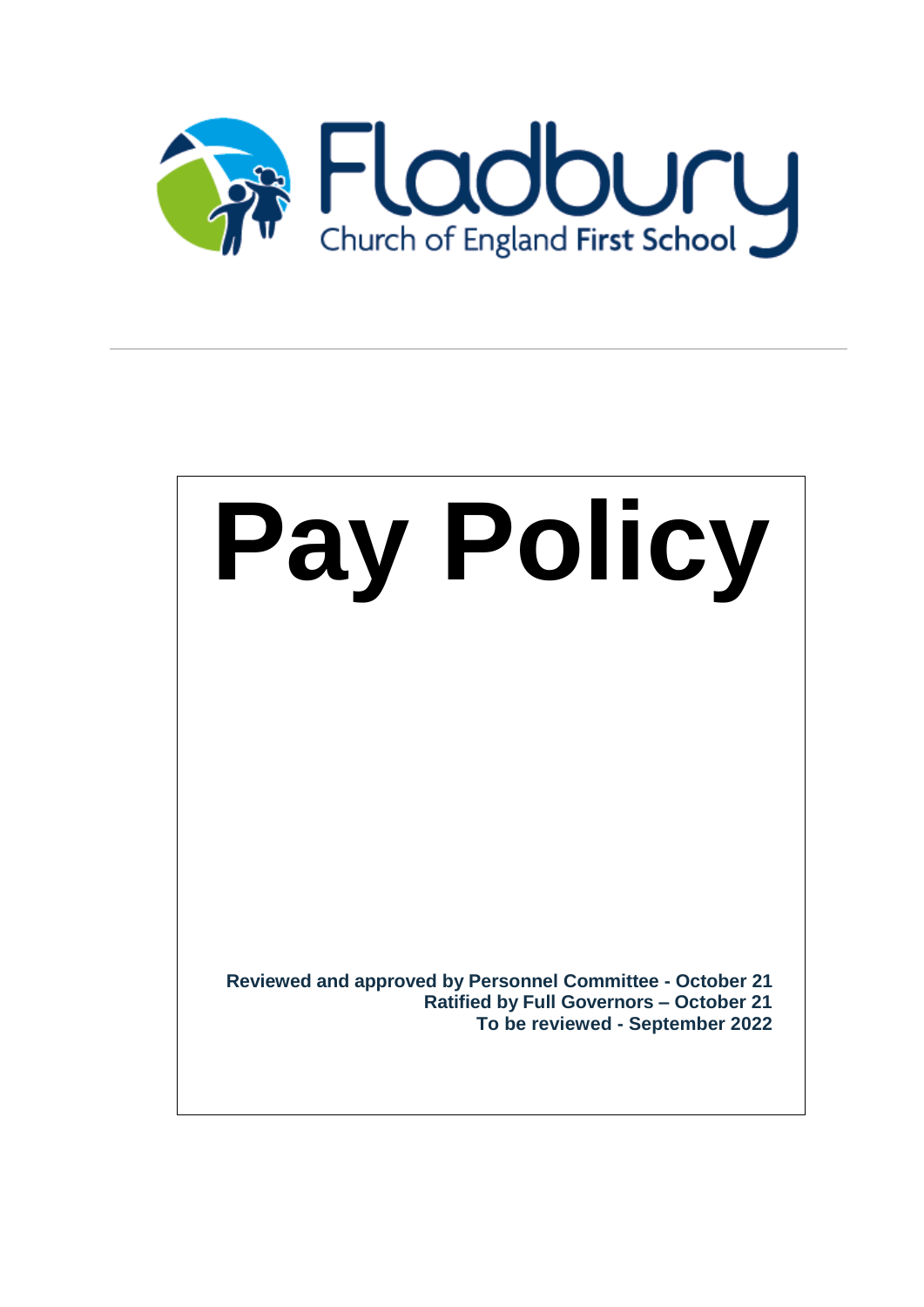# **Contents**

- **1. Introduction**
- **2. Annual Salary Review**
- **3. Key Principles**
	- **3.1 Equal Opportunities and Equal Pay**
	- **3.2 Recruitment and Retention**
	- **3.3 Pay Determination on Appointment**
	- **3.4 Appraisal**
	- **3.5 Pay Progression**
- **4. Leadership Pay**
- **5. Main Pay Range**
- **6. Upper Pay Range - including Movement to Upper Pay Range**
- **7. Other Pay Ranges - including Leading Practitioner and Unqualified Teachers**
- **8. Discretionary Allowances and Payments**
	- **8.1 TLR**
	- **8.2 Recruitment and Retention**
	- **8.3 SEN**
	- **8.4 Additional Payments**
	- **8.5 Acting Allowances**
	- **8.6 Headteacher Discretionary Payments**
- **9. Salary Safeguarding**
- **10. Appeals**
- **11. Policy Review and Consultation**

#### **Appendices**

- **A Definitions**
- **B Exercise of Discretionary Powers**
- **C Staffing Structure**
- **D Pay Award**
- **E Leadership Pay Range**
- **F Main Pay Range**
- **G Upper Pay Range**
- **Other Pay Ranges**
- **I Procedure for Appeals against Salary Determinations**
- **J Procedure for applications to UPR**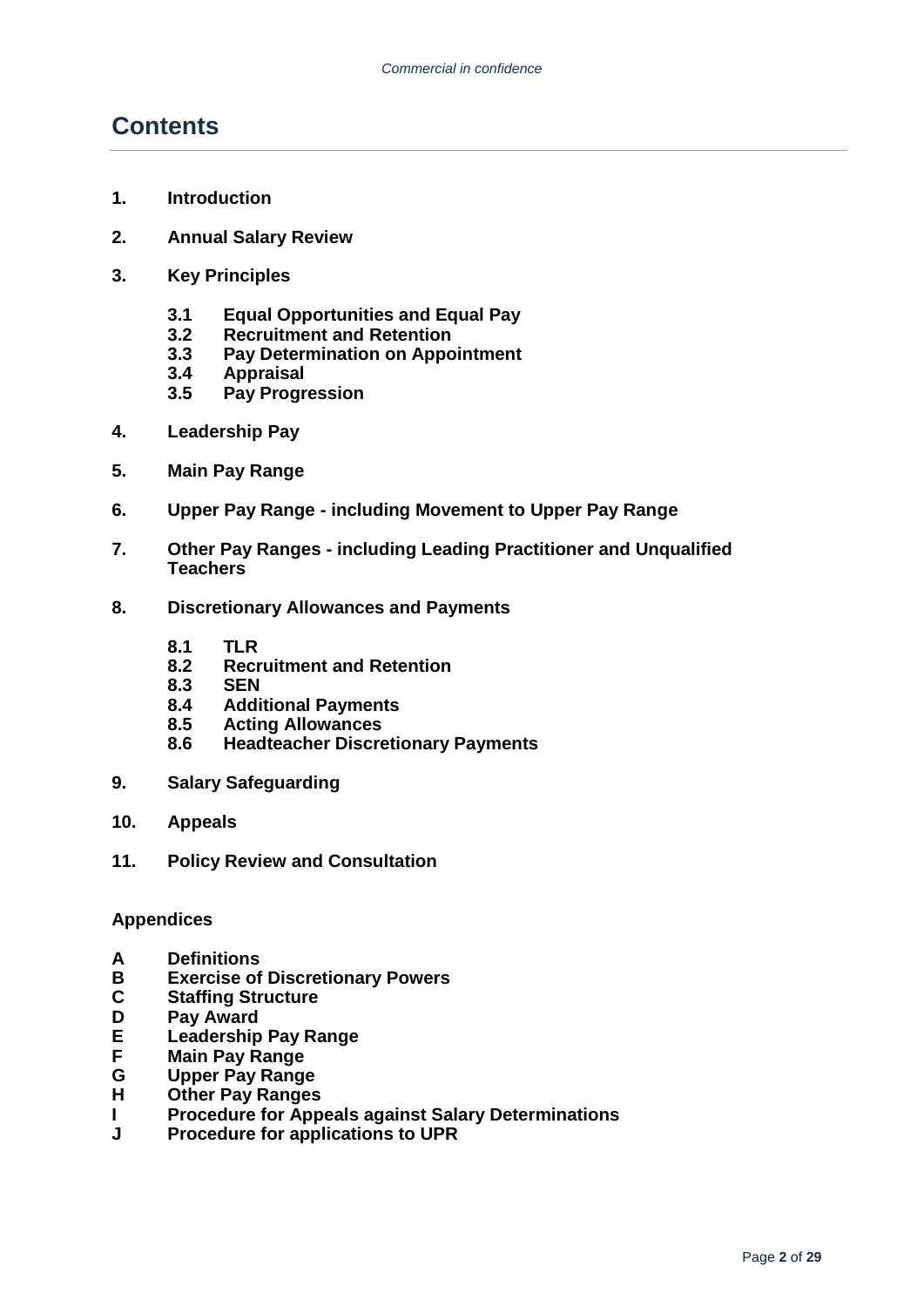#### **1 Introduction**

- 1.1 This Policy sets out the principles on which the Governing Body will base its pay decisions and exercise its discretionary powers in respect of the remuneration of teachers. It should be read in conjunction with the latest School Teachers' Pay and Conditions Document (STP&CD). The Policy has been consulted upon with recognised trade unions.
- 1.2 The Governing Body will apply national and local agreements on pay and conditions of service and will take account of the Local Authority's policies and advice on pay and remuneration. It will ensure that it makes funds available to support pay decisions, in accordance with this pay policy and the school's budgets. All procedures for determining pay will be consistent with the principles of public life - objectivity, openness and accountability.
- 1.3 The aim is to optimise the quality of teaching and learning; support recruitment and retention of a high quality teacher workforce; enable the school to recognise and reward teachers appropriately for their contribution to the school and ensure that decisions on pay are managed fairly, consistently and transparently.
- 1.4 The Governing Body delegates the implementation of this policy to the Personnel Committee.
- 1.5 This Policy applies to all teaching staff at Fladbury First school

#### **2 Annual Salary Review**

- 2.1 The Governing Body will review every teacher's salary annually with effect from 1st September and no later than 31<sup>st</sup> October each year (except in the case of the Headteacher for whom the deadline is 31st December)]. The Procedure and timetable for annual determination of salaries will be published each year.
- 2.2 Each teacher will be given a written statement setting out their salary and any other financial benefits as soon as possible after this date, including any performance pay progression decisions. Reviews may take place at other times of the year to reflect any changes in circumstances or job description that lead to a change in the basis for calculating an individual's pay. A written statement will be given after any review and where applicable will give information about the basis on which the decision was made.
- 2.3 Where a pay determination leads or may lead to the start of a period of safeguarding, the Governing Body will give the required notification as soon as possible and no later than one month after the date of the determination.

#### **3 Key Principles**

#### 3.1 **Equal Opportunities and Equal Pay**

3.1.1 This Policy is based upon the premise of Equal Opportunity in employment and Equal Pay, in accordance with relevant legislation, including in relation to pay levels, enhancements, promotions and remuneration. There will be equal pay for work of equal value and no discrimination on the grounds of protected characteristics in any pay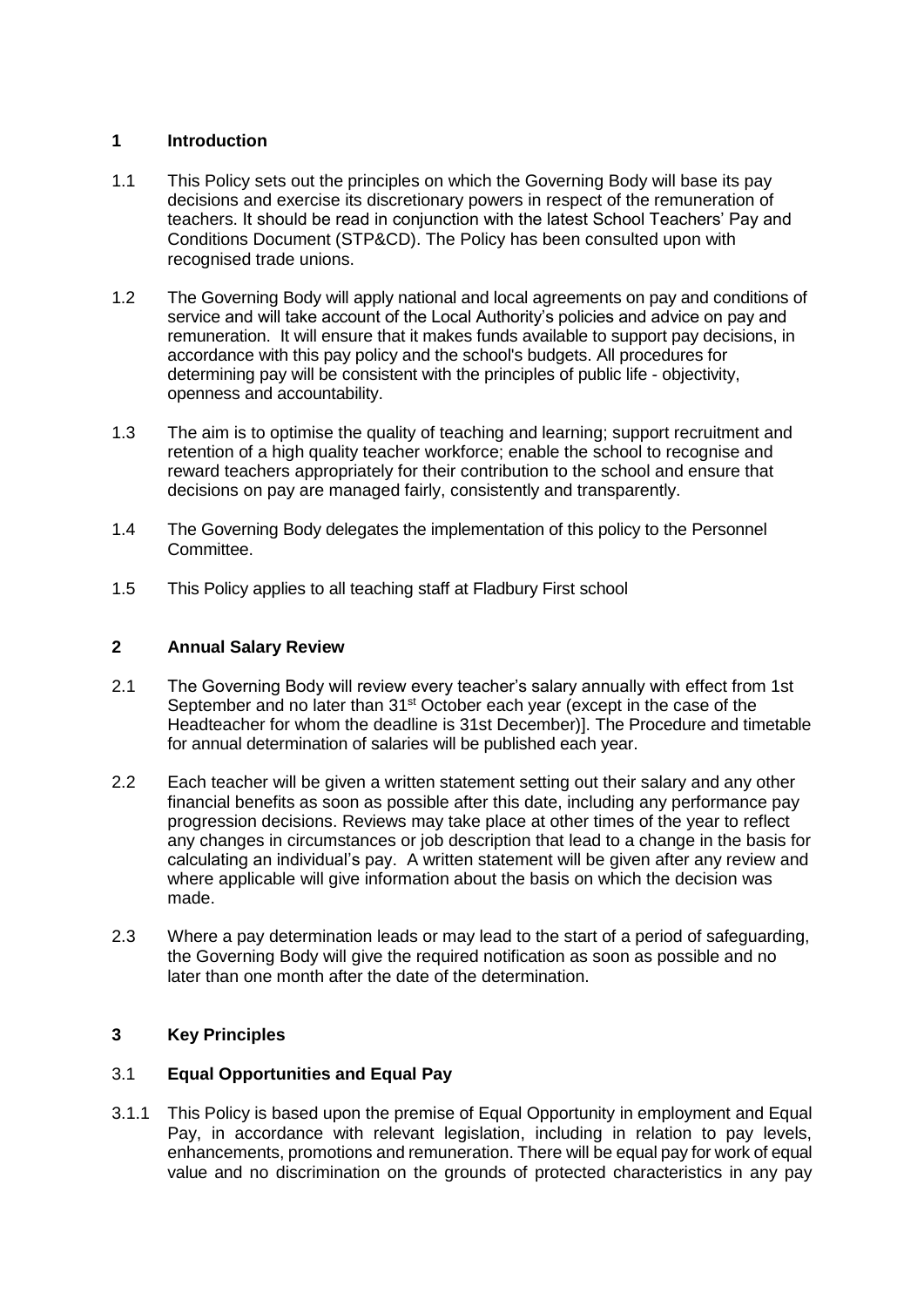decisions. Part-time and temporary staff have the same levels of pay as would be attached to similar responsibilities or work of equal value undertaken by full-time and permanent staff.

3.1.2 There will be an Equal Pay Review annually, including review of staffing establishment. The Governing Body will monitor the outcomes and impact of this policy including trends in progression across specific groups of teachers to assess its effect and the school's continued compliance with equalities legislation.

#### 3.2 **Recruitment and Retention**

3.2.1 The Governing Body recognises that the staff of the school is the most important asset and values the commitment, support and goodwill of the staff at the school. The Governing Body wishes to use its pay policy to assist with the recruitment and retention of staff through providing career development within an appropriately remunerated staffing structure.

#### 3.3 **Pay determination on appointment**

- 3.3.1 The Governing Body will determine the pay range for a vacancy prior to advertising. Salaries of teachers on appointment or promotion, will be determined in accordance with the mandatory provisions of the STP&CD and the Committee will exercise its discretionary powers within the parameters as set out in Appendix B, guidance issued by the DfE and advice given by the Local Authority.
- 3.3.2 In making such determinations, the Governing Body may take into account a range of factors, including:
	- the nature and requirements of the post, including experience and any specific knowledge and skills required
	- market conditions
	- the wider school context.
- 3.3.3 In accordance with the STP&CD, there is no longer an assumption that a teacher will be paid at the same rate as they were being paid in a previous school (Portability). When determining the starting pay for a newly appointed classroom teacher on the Main Pay Range or on the Upper Pay Range, the Governing Body will take into consideration the previous point the teacher was paid and will also consider awarding pay points as outlined in Appendices F/ G.

#### 3.4 **Appraisal**

- 3.4.1 The arrangements for teacher appraisal are set out in the school's Appraisal policy, in accordance with the Education (School Teacher Appraisal) (England) Regulations 2012.
- 3.4.2 Relevant information from outcomes of performance review for teachers will be used in taking decisions in regard to discretionary pay progression. Recommendations will be moderated.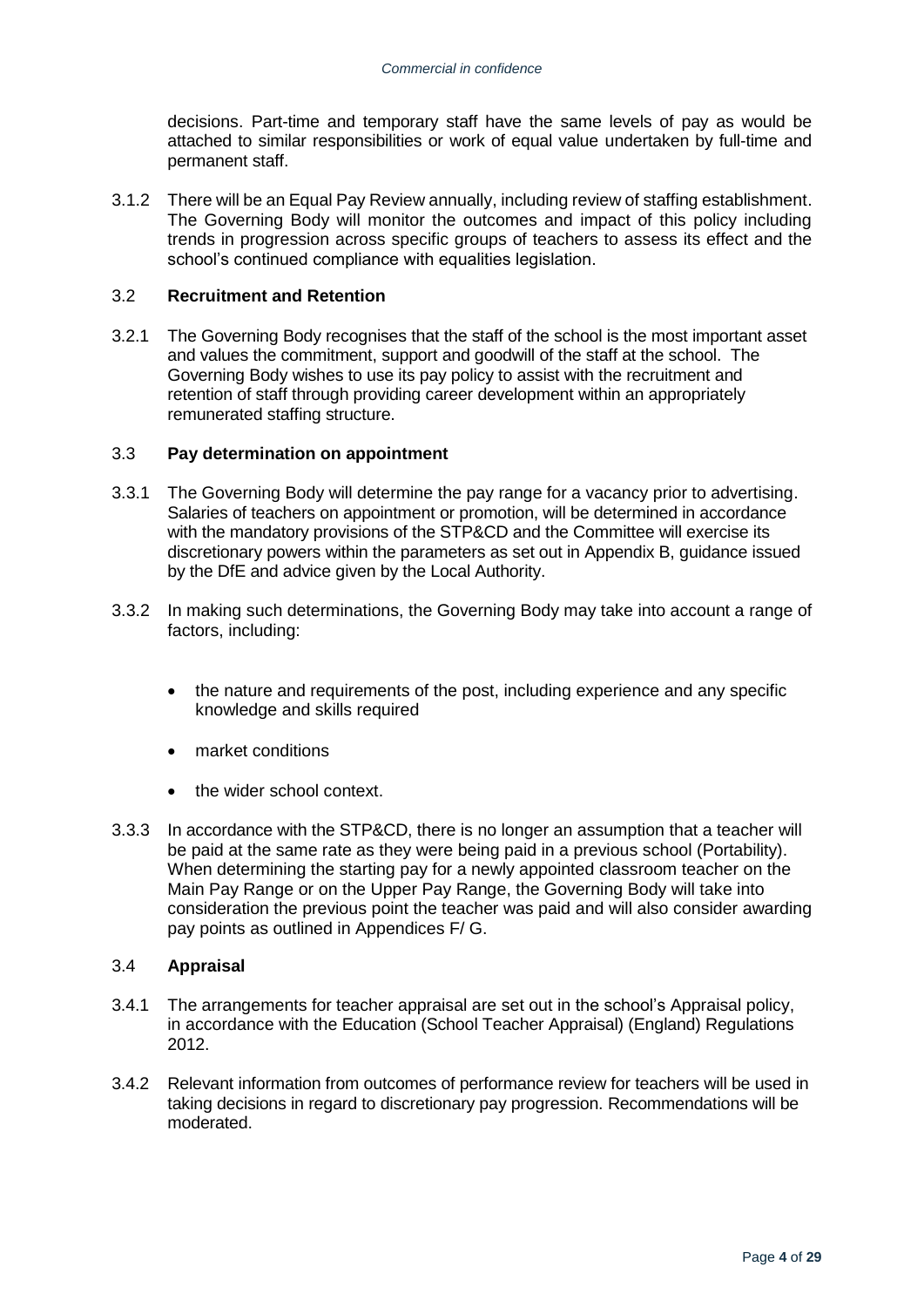#### 3.5 **Pay Progression**

- 3.5.1 Decisions regarding pay progression will be made with reference to the evidence provided in the teachers' appraisal reports and the pay recommendations they contain. It will be possible for a 'no progression' determination to be made without recourse to the capability procedure.
- 3.5.2 Assessments will be evidence based, measured against achievement of objectives and Teachers' Standards to ensure fairness and consistency; there will be clear criteria for a successful performance review.This will be achieved by maintaining the same focus, objectives and ways of assessment for every member of staff; and all reviews will be conducted by the Head Teacher.
- 3.5.3 The evidence used may include self-assessment, peer review, tracking pupil progress data, work trawls and book looks, planning scrutiny, lesson observation and pupil interviews.
- 3.5.4 There is a clear expectation that good performance should lead to pay progression, in circumstances where teacher does not receive a pay progression, the feedback should include the evidence that was taken into account to support this decision, and explain how any developmental issues can be addressed.
- 3.5.5 Final decisions about whether to accept a pay recommendation will be made by the Governing Body, having regard to the appraisal report and taking into account advice from the Headteacher. Any increase (i.e. no movement, one point, more than one point) will be clearly attributable to the performance of the teacher in question. The personnel committee will be able to justify its decisions.
- 3.5.6 Evidence of teacher progression up the MPR and UPR should demonstrate:
	- an increasing positive impact on pupil progress and on wider outcomes for pupils
	- improvements in specific elements of practice attributable to the teacher, e.g. behaviour management or lesson planning
	- an increasing contribution to the work of the school
	- an increasing impact on the effectiveness of staff and colleagues.
- 3.5.7 **NQTs**  with different appraisal arrangements, pay decisions will be made by means of the statutory induction process. Where induction is completed outside of the performance management cycle (September – August) the next opportunity for progression is at the following September in line with all teaching staff. Objectives set part way through a year must be carefully considered and relevant to the time remaining with in the performance management cycle.
- 3.5.8 **Staff on Maternity leave/Long-term sickness absence** pay decisions will be no less favourable than if the employee had not been absent due to reasons related to maternity or sickness absence. Account could also be taken of performance in previous appraisal periods if necessary. Appraisals should be conducted flexibly, depending upon where the leave falls in the reporting year.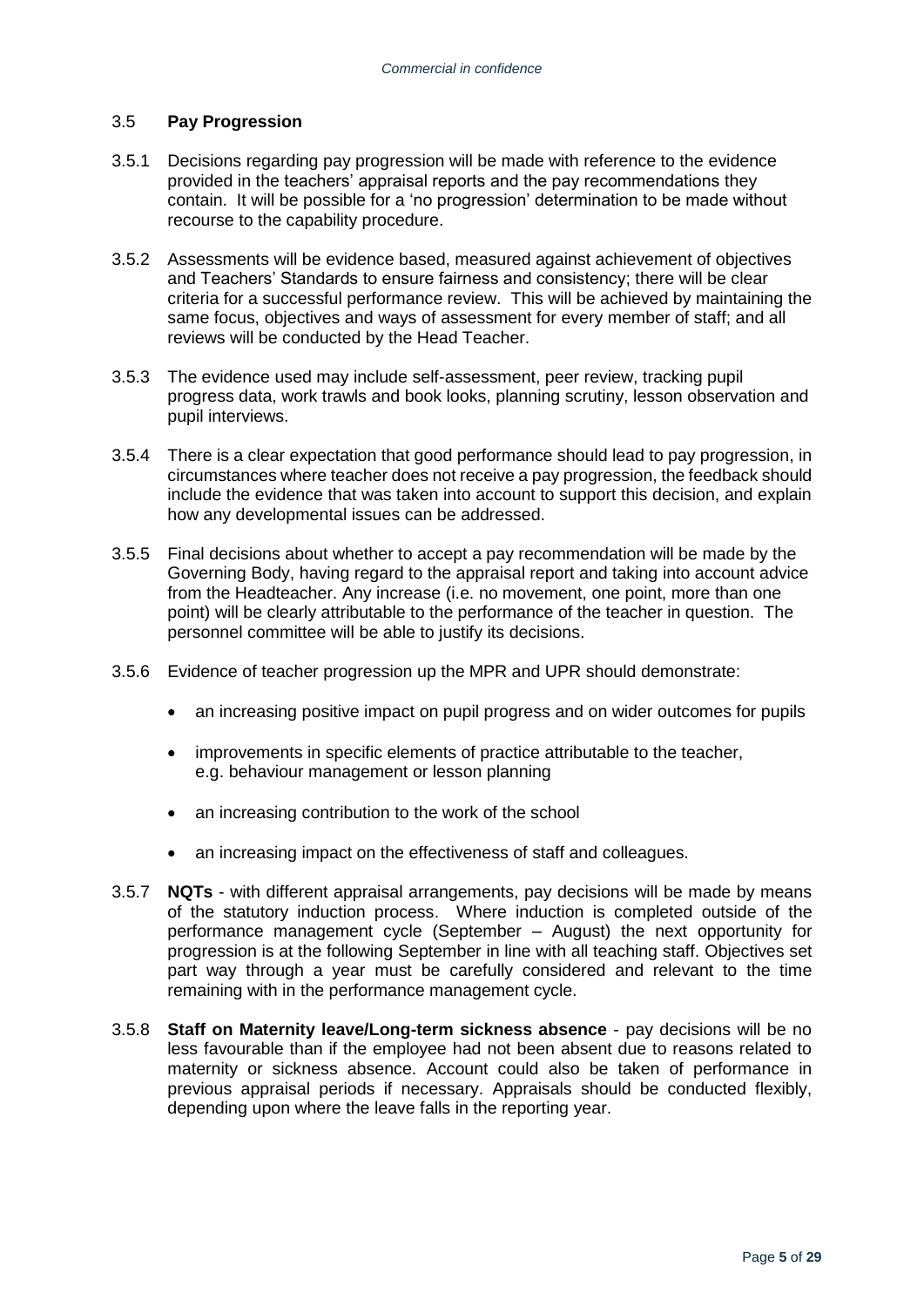#### **4 Leadership Pay**

- 4.1 When determining the leadership pay range, it will be reviewed in accordance with the STP&CD and will include a review of the school/Headteacher group size. The salaries of the Headteacher, Deputy Headteacher(s) and any Assistant Headteacher will be reviewed annually as required by the STP&CD. There will be a procedure and timetable for the annual review which will give the option of formal representation. Written notification will be given as required, including the performance objectives agreed, which will be reviewed as part of the next annual salary determination.
- 4.2 The Headteacher's Pay Range will reflect the responsibilities of the job in addition to the size of the school, any other factors specified in the STP&CD and advice issued by the Local Authority on the salaries of Headteachers at comparable size schools.
- 4.3 The current Headteacher in this school is paid in accordance with pre-2014 STP&CD
- 4.4 In accordance with STP&CD (post 2014), the Headteacher's pay range will only exceed the maximum of the Headteacher's Pay range where the Governing body determines that specific circumstances warrant a higher than normal payment. In that situation, the maximum of the Headteacher's pay range and any additional payments made will not exceed the maximum of the Headteacher group by more than 25%, other than in exceptional circumstances. **Advice will be sought from the Local Authority.**
- 4.5 The Governing Body will determine the pay ranges of the Deputy Headteacher(s) and any Assistant Headteacher(s) in relation to the duties and responsibilities of those teachers. The Governing Body can review the pay ranges at any time if they consider it necessary to retain a Deputy or Assistant Headteacher.
- 4.6 The maximum of the Deputy or Assistant Headteacher's pay range must not exceed the maximum of the Headteacher group for the school. The pay range for a Deputy or Assistant Headteacher should only overlap the Headteacher's pay range in exceptional circumstances. There should be appropriate scope within the range to allow for performance related progress over time.
- 4.7 In the case of a Deputy Headteacher post the governors must be satisfied that the responsibility exceeds that expected of an Assistant Headteacher employed in the same school, including responsibility for discharging in full the responsibilities of the head in the absence of the Headteacher.

#### 4.8 **Pay progression**

- 4.8.1 The annual determination of salaries will be conducted by the appropriate committee. Pay progression will not be automatic, it will be based upon the most recent appraisal carried out in accordance with the regulations, the current STP&CD and the guidance issued by the Local Authority and reported to the full Governing Body. Pay decisions should be confirmed in writing – see Model Letter 1 in Guidance.
- 4.8.2 The Governing Body will ensure that performance-based progression awards reflect individual performance and that objective-setting is rigorous; that the school's Pay policy provides a clear link between levels of achievement and progression
- 4.8.3 The personnel committee will review the Headteacher's and Assistant Headteacher's pay in accordance with the STP&CD and award up to two performance points as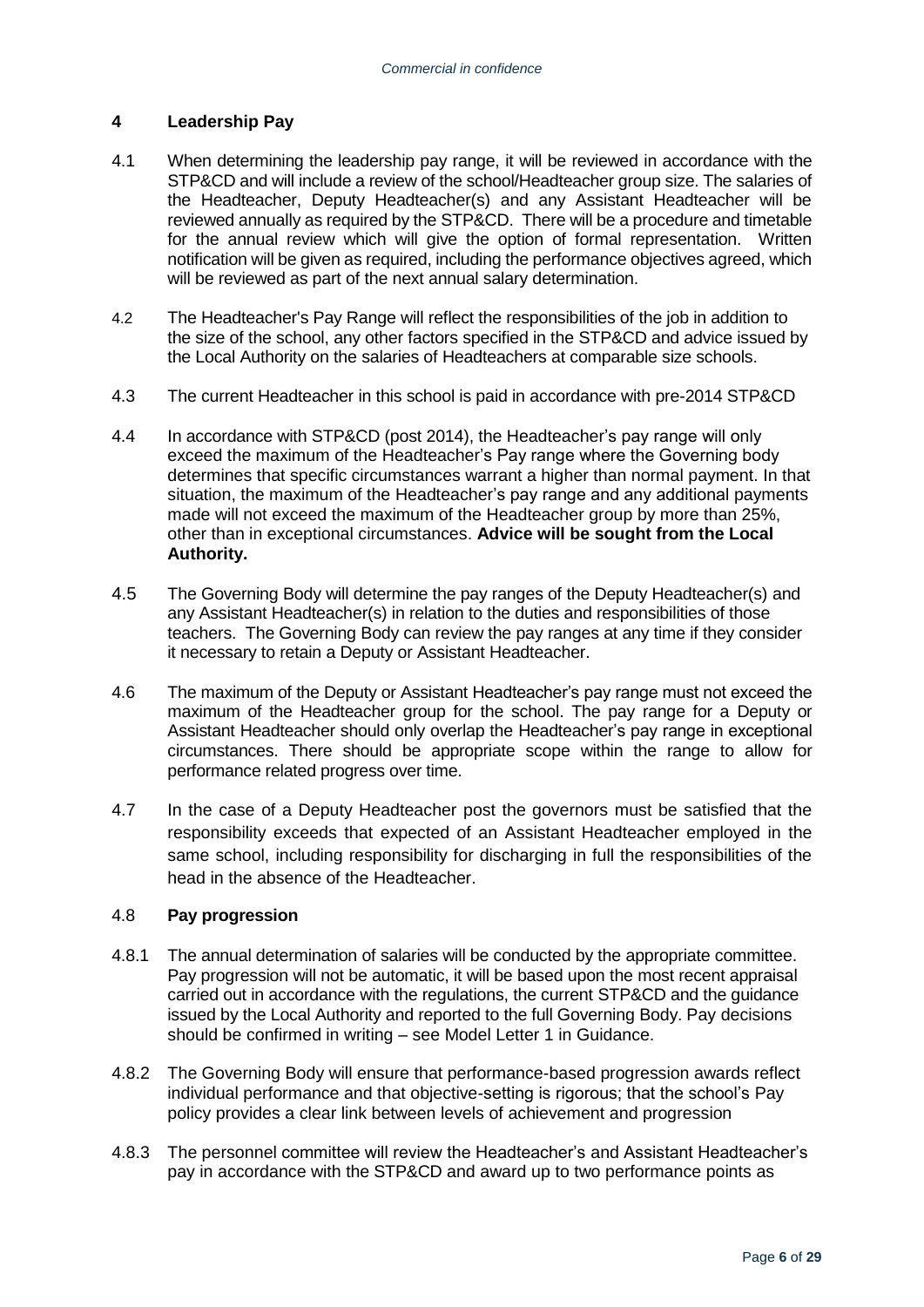outlined under Appendix B and E, having regard to the evidence of the most recent appraisal including any recommendation on pay progression.

#### 4.9 **Executive Headship/Head of More Than One School**

#### 4.9.1 **Permanent Arrangement**

If the Headteacher takes on permanent accountability for one or more additional schools, the personnel committee will set a pay range in accordance with the provisions of the STP&CD. This could be a permanent arrangement where the schools are part of a hard federation with a single Governing Body. The remuneration in these cases should be based on the calculation of the total number of pupil units across all schools, which will give a group size for the federation.

#### 4.9.2 **Temporary Arrangement**

If the Headteacher takes on temporary accountability for one or more additional schools, the personnel committee will consider awarding a discretionary payment under the provisions of the STP&CD. There is an expectation that temporary arrangements will be time-limited and subject to regular review and the maximum duration should be no longer than two years. The total sum paid to the Headteacher in any school year must not exceed 25% of the amount that corresponds to the Headteacher's point on the Leadership Group pay spine.

- 4.9.3 In all cases, consideration needs to be given to the remuneration of other teachers who as a result of the Headteacher's role are taking on additional responsibilities. An increase in remuneration should only be agreed where the post accrues additional extra responsibilities as a result of the Headteacher's enlarged role, it is not automatic.
- 4.10 Details of Leadership Pay ranges are at Appendix E

#### **5 Main Pay Range**

- 5.1 To move up the main pay range, one annual point at a time, progression will be according to an individual teacher's performance and will be on the following basis:
	- Newly qualified teachers (NQTs) have no automatic entitlement to pay progression on completion of induction. They will only be eligible for consideration of progression if they have continuous service as a teacher for at least 26 weeks.
	- Teachers will be eligible to receive a pay increase of one annual point if they have met or made significant progress towards meeting objectives and are assessed as fully meeting the Teachers' Standards.
	- If the evidence shows that a teacher has exceptional performance, the Governing Body will consider the award of enhanced pay progression of two annual points if a teacher exceeds all their objectives and are assessed as fully meeting the relevant Teachers' Standards (see Guidance document Template 4).
	- Subject to good performance teachers should be able to expect to progress to the top of the Main Pay Range within five years.
- 5.2 Details of MPR are at Appendix F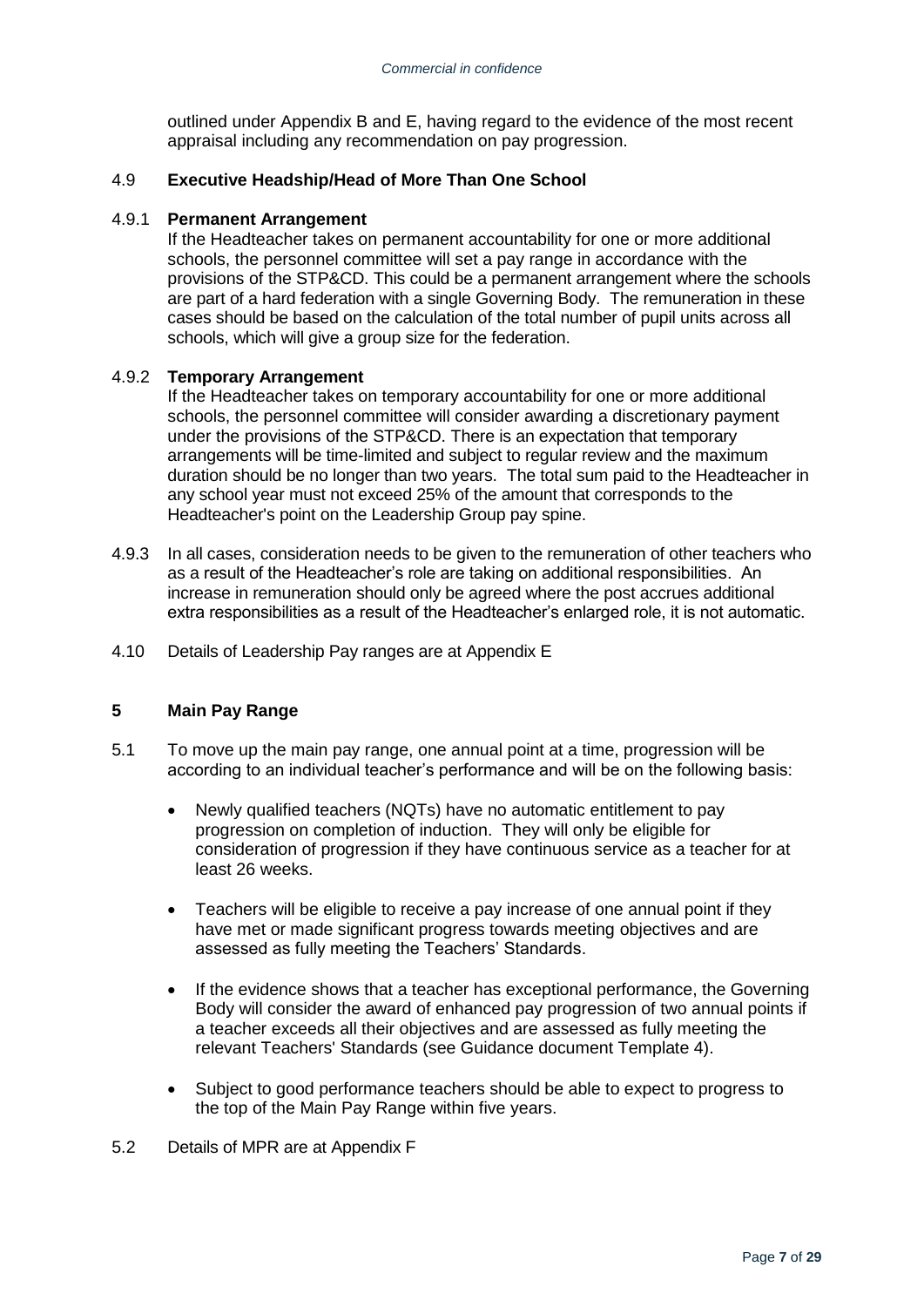#### **6 Upper Pay Range**

#### 6.1 **Movement to the Upper Pay Range (UPR)**

- 6.1.1 The personnel committee will determine whether there should be any movement to the Upper Pay Range. In making such a determination, it will take into account:
	- paragraph 19 of the STP&CD
	- the evidence base, which should show that the teacher has had a successful appraisal and has met or made significant progress towards objectives
	- evidence that the teacher has met the criteria set out in paragraph 15 of the STP&CD namely that: the teacher is '**highly competent**' in all elements of the relevant Teachers' standards; and that the teacher's achievements and contribution to the school are '**substantial'** and '**sustained' – see Appendix J for criteria details.**
- 6.1.2 Any qualified teacher can apply to be paid on the UPR, it is their decision whether to apply and any such application must be assessed in line with this policy. The assessment will be evidence-based. A teacher may submit only one application in each academic year. The closing date for applications is normally 31<sup>st</sup> October each year; however, exceptions will be made in particular circumstances, e.g. teachers who are on maternity leave or who are on long-term sick leave.
- 6.1.3 If a teacher is simultaneously employed at another school(s), they may submit separate applications if they wish to apply to be paid on the Upper Pay Range in that school(s). This school will not be bound by any pay decision made by another school.
- 6.1.4 All applications should include the results of appraisals under the Appraisal Regulations 2012, including any recommendation on pay. Where such information is not applicable or available, a written statement and summary of evidence designed to demonstrate that the applicant has met the assessment criteria must be submitted by the applicant.
- 6.1.5 Those teachers who are not subject to the Appraisal Regulations 2012, or who have been absent, through sickness, disability or maternity, may cite written evidence from a three-year period before the date of application, from this school and other schools, in support of their application.

See Detail of criteria and procedure at Appendix J

#### 6.2 **Pay Progression on UPR**

- 6.2.1 The personnel committee will determine whether there should be any movement on the Upper Pay Range. In making such a determination, it will take into account:
	- paragraph 19 of the STP&CD
	- the evidence base, which should show that the teacher has had a successful appraisal and has met or made significant progress towards objectives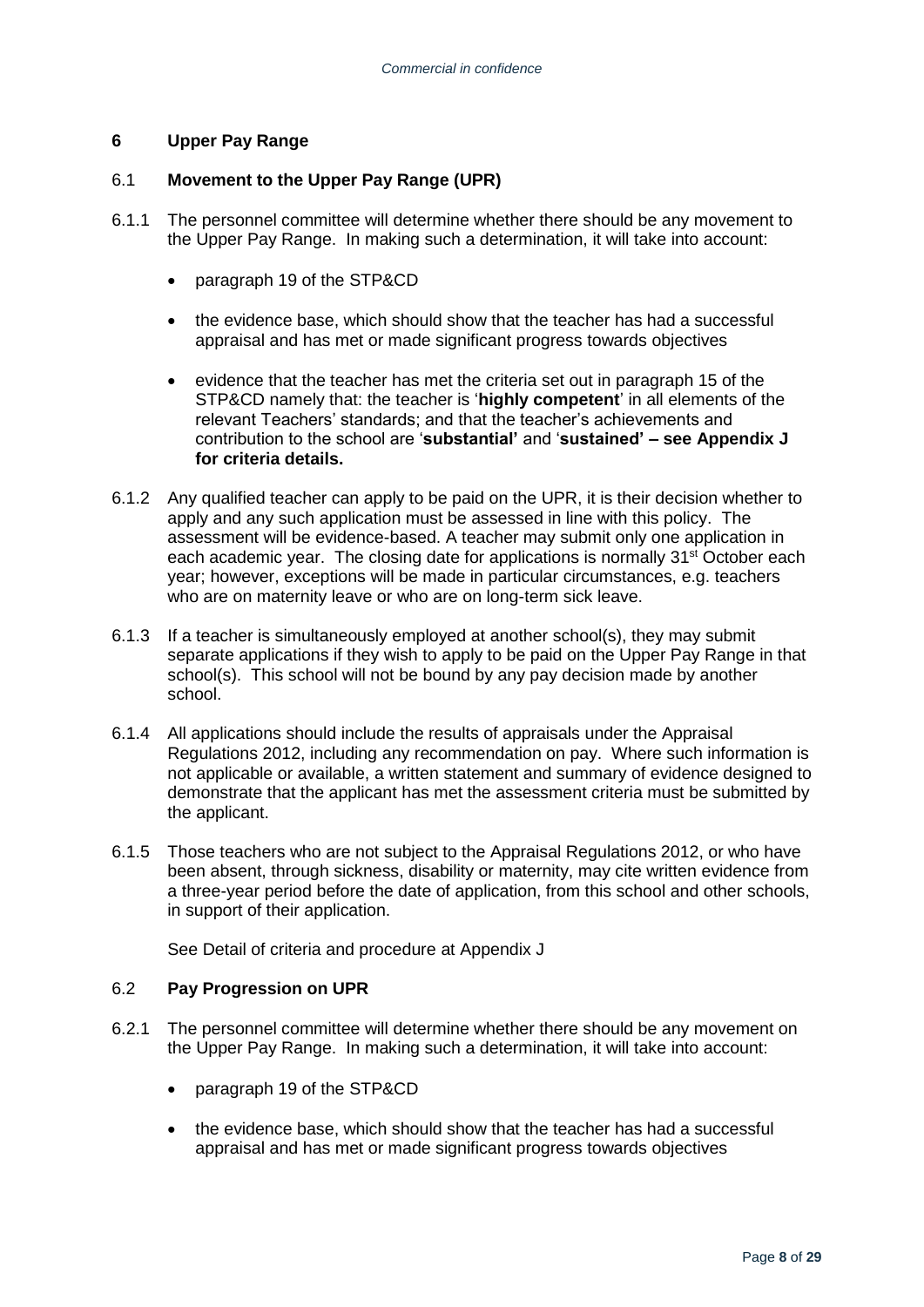- evidence that the teacher has maintained the criteria set out in paragraph 15 of the STP&CD namely that: the teacher is **'highly competent'** in all elements of the relevant Teachers' standards; and that the teacher's achievements and contribution to the school are '**substantial'** and **'sustained'**. See Appendix J for criteria details
- 6.2.2 The personnel committee will be advised by the Headteacher in making all such decisions. Pay progression on the Upper Pay Range will be clearly attributable to the performance of the individual teacher. The personnel committee will be able to objectively justify its decisions.
- 6.2.3 Where it is clear that the evidence shows the teacher has made good progress, i.e. they continue to maintain the criteria set out in Appendix J and have met or made significant progress towards their objectives, the teacher will move to the mid-point on the Upper Pay Range; or if already on the mid-point, will move to the maximum point of the Upper Pay Range.
- 6.2.4 Where it is clear from the evidence that the teacher's performance is exceptional, in relation to the criteria set out in Appendix J and where the teacher has met or exceeded their objectives, the personnel committee will use its flexibility to decide on enhanced progression from the minimum to the maximum of the UPR.
- 6.3 Details of UPR pay are at Appendix G

#### **7 Other Pay Ranges**

7.1 **Leading Practitioner –** The Governing Body have determined that no Leading Practitioner posts are to be included in the current staffing structure but will consider if the need arises

#### 7.2 **Unqualified Teacher**

The personnel committee will pay any unqualified teacher in accordance with the provisions of the STP&CD. The personnel committee will determine where a newly appointed unqualified teacher will enter the scale, having regard to any qualifications or experience he/she may have, which they consider to be of value. The personnel committee will consider whether it wishes to pay an additional allowance outlined in Appendix B of the Pay Policy.

7.3 Details of Unqualified Teacher Pay ranges are at Appendix H

#### **8 Discretionary Allowances and Payments**

#### 8.1 **Headteacher discretionary payments**

In accordance with the STP&CD the Governing Body may determine that payments be made to the Headteacher for clearly temporary responsibilities or duties that are **in addition** to the post for which their salary has been determined (not previously taken into account when determining the Headteacher's pay range). The total sum of the temporary payments made to a Headteacher in any school year will not exceed 25% of the Headteacher's annual salary and the total sum of salary and other payments made to a Headteacher will not exceed 25% above the maximum of the Headteacher group, except as stated in STP&CD 10.4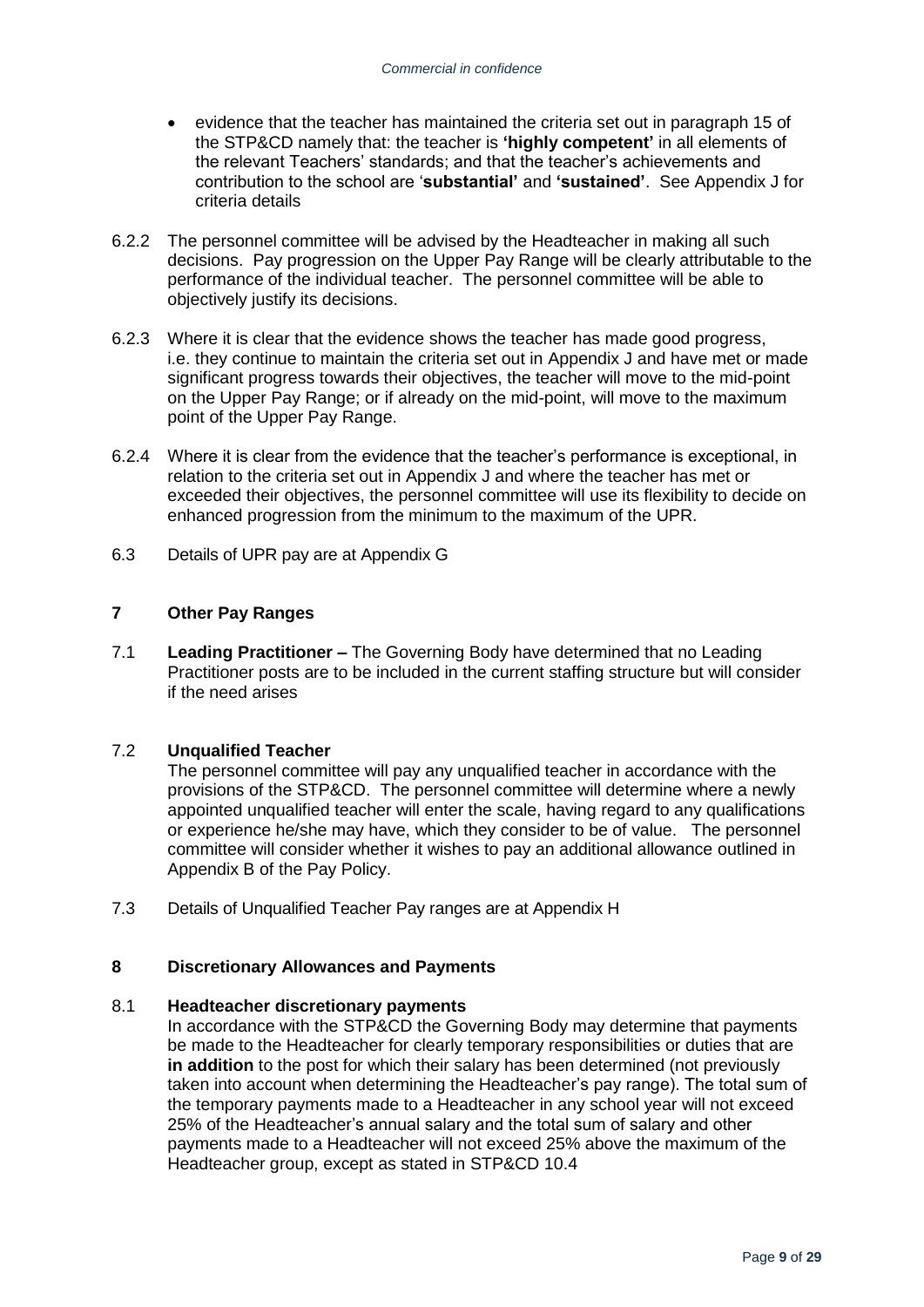#### 8.2 **TLR payments**

TLR1 and TLR2 payments can be awarded to classroom teachers and will be awarded to the holders of the posts indicated in the attached staffing structure. These reflect the undertaking of a sustained additional responsibility and ensure continued delivery of high quality teaching and learning, for which a teacher is made accountable. Where a TLR is awarded to a part time teacher it will be paid on a pro rata basis.

A teacher cannot be paid a TLR1 and 2 concurrently and cannot hold two TLR1's or two TLR2's at the same time. A TLR may not be paid to an unqualified teacher, a member of the leadership group or a staff member on the pay range for leading practitioners

The Governing Body may also award a fixed-term TLR3 to a teacher for clearly timelimited school improvement projects, or one off externally driven responsibilities. The Governing Body must not award consecutive TLR3's for the same responsibility and must establish the duration at the outset. A teacher may be in receipt of a TLR3 concurrently with either a TLR1 or 2.

The values of the TLRs to be awarded are set out at Appendix B

#### 8.3 **Recruitment and retention**

The Governing Body will consider awarding the payment of recruitment and retention awards to classroom teachers in the following circumstances (INSERT).The Governing Body will review the level of payment/benefits annually. Details of payments are at Appendix B

#### 8.4 **SEN**

The Governing Body will award a SEN allowance to all teachers who meet the criteria outlined in the STP&CD Part 4, paragraphs 21.1 to 21.4. Where the SEN allowance is to be paid, the spot value of the allowance will be determined taking fully into account the structure the School's SEN provisions and the factors outlined in the STP&CD. The teacher will be given written notification at the time of the award which will specify the reason for the award. SEN allowances may be held at the same time as a TLR. Payment details at Appendix B.

#### 8.5 **Acting Allowances**

Acting allowances are payable to teachers who are assigned and carry out the duties of Head, Deputy Head or Assistant Head in accordance with the STP&CD and Appendix B of the Pay Policy. The personnel committee will, within a four-week period of the commencement of acting duties, determine whether the acting postholder will be paid an allowance. If the acting responsibilities continue for a period of four weeks or more, they will be paid at an appropriate point of the Head's, Deputy Head or Assistant Head range, as determined by the personnel committee. Payment will be backdated to the commencement of the duties. In the event of a planned and prolonged absence, an acting allowance will be agreed in advance and paid from the first day of absence.

#### 8.6 **Other payments**

The Governing Body will exercise its discretion and make additional payment to classroom teachers, in accordance with the STP&CD and as outlined at Appendix B.

#### **9 Salary Safeguarding**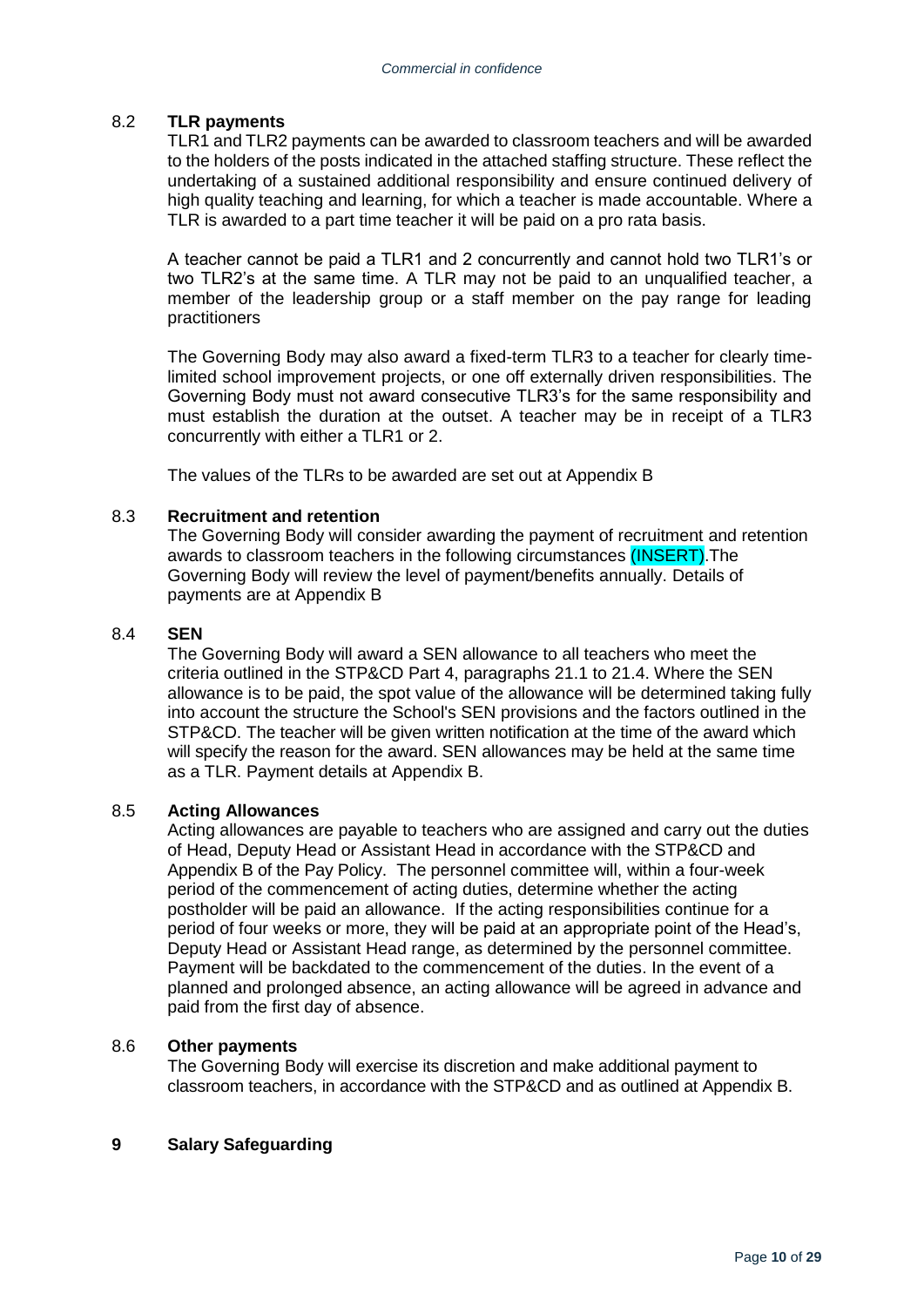- 9.1 Salary safeguarding will be applied in accordance with the criteria stated in the STP&CD. The teacher will be notified in writing within one month of the decision being taken effecting the safeguarding, confirming details of the payments due and safeguarding period.
- 9.2 If the safeguarded sum exceeds £500, the teacher's duties will be reviewed and additional duties allocated as considered appropriate and commensurate with the safeguarded sum, for as long as the teacher continues to be paid safeguarded sums which in total exceed £500. The teacher shall not be paid any safeguarded sums if they unreasonably refuse to carry out such additional duties, provided that the teacher is notified of the decision to cease paying the safeguarded sums at least one month before it is implemented.

#### **10 Appeals**

- 10.1 A teacher may seek a review of any determination in relation to his pay or any other decision taken by the Governing Body (or a committee or individual acting with delegated authority) that affects his/her pay. The grounds for appeal may include that the decision:
	- (a) incorrectly applied the school's pay policy or any provision of the STP&CD
	- (b) failed to have proper regard for statutory guidance
	- (c) failed to take proper account of relevant evidence or took account of irrelevant or inaccurate evidence
	- (d) was biased, or
	- (e) otherwise unlawfully discriminated against the teacher.
- 10.2 Details of the Appeal Procedure are at Appendix I. Appeal outcome should be confirmed in writing. See Model letters 2 and 3 in Guidance.

#### **11 Policy Review and Consultation**

- 11.1 The Pay Policy will be reviewed annually to comply with STP&CD and any other statutory/legal requirements and in particular to take account of pay awards, changes in national agreements governing pay, the school development plan and the school's budget.
- 11.2 Such reviews will be undertaken in consultation with staff, including representatives of all the recognised trade unions and teachers' associations.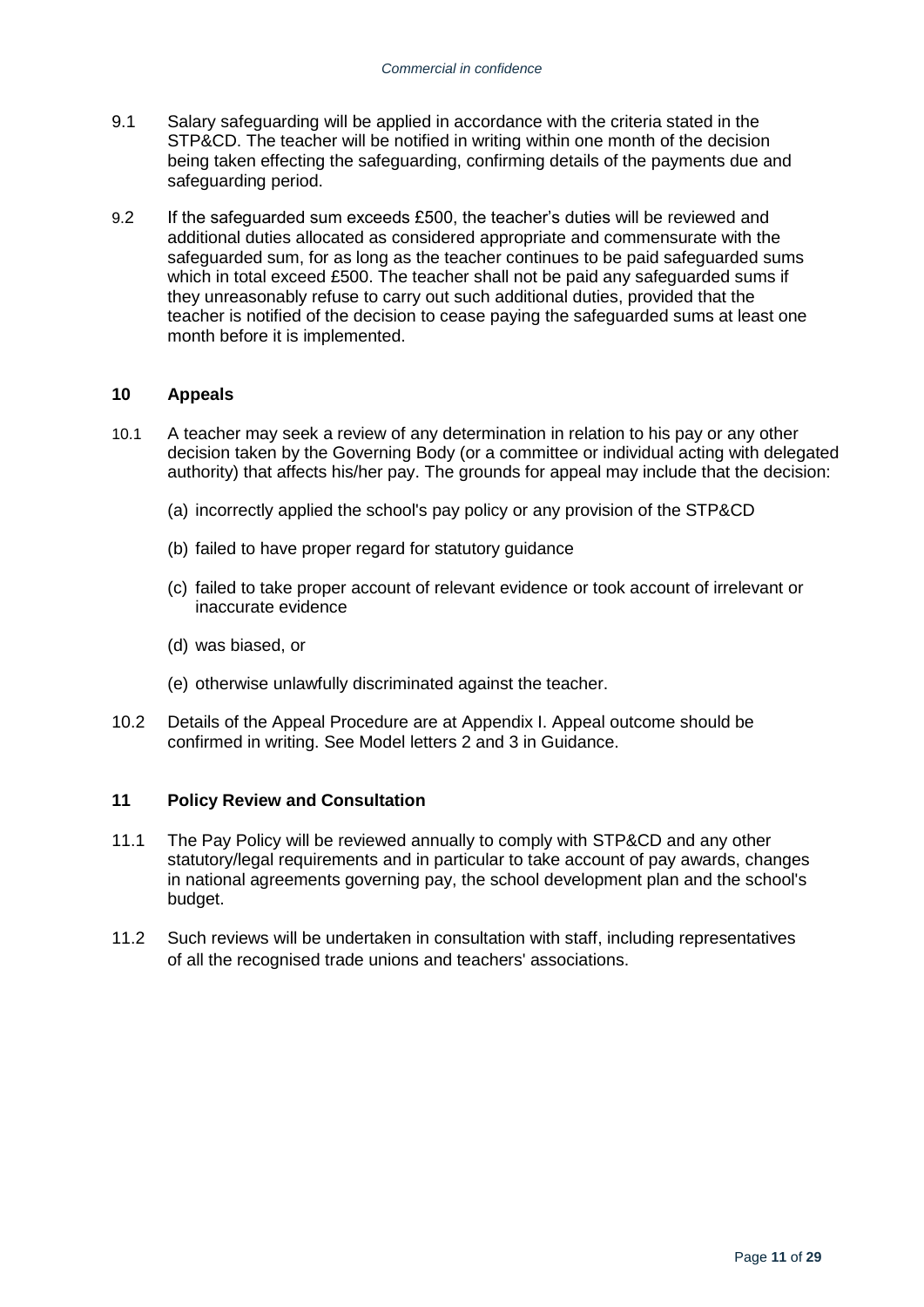## **Appendix A - Definitions**

**Main Pay Range (MPR)** - for qualified teachers who are not entitled to be paid on any other pay range. Teachers must be paid within the minimum and maximum of MPR. Advisory pay points are set out to help support pay decisions – see Appendix F

**Upper Pay Range (UPR)** - for 'post-threshold' teachers who have successfully applied to be on UPR. Teachers must be paid within the minimum and maximum of UPR, for as long as the teacher is employed at this school without a break in continuity of employment.

**Personnel committee** – a committee established by the Governing Body to carry out determinations of pay in accordance with the pay policy, either a dedicated personnel committee or part of a more wide-ranging personnel committee. The committee has fully delegated powers established in accordance with the appropriate school government regulations

**Working Day** – a teacher employed full-time must be available for 195 days, to be specified by the employer (does not apply to teachers on the Leadership scale), which includes 1265 hours of directed time.

**Teachers' Standards** – outlined in STP&CD and define professional standards expected of teachers. They underpin the appraisal and assessment processes used for making pay decisions.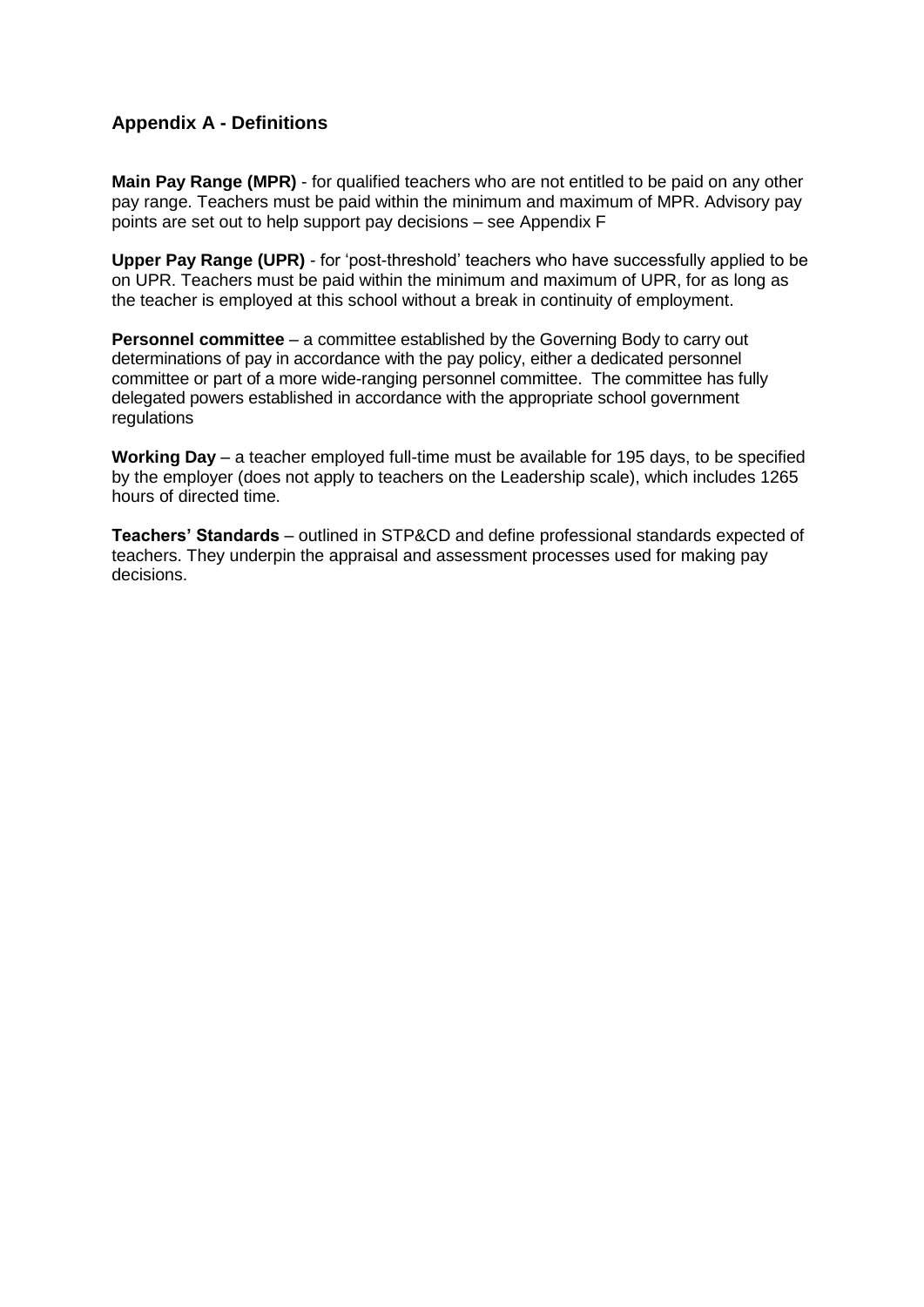# **Appendix B – Exercise of Discretionary Powers**

|                                                              | <b>EXERCISE OF DISCRETIONARY POWERS</b>                                                                                                                                                                                                                                                                                                                                |
|--------------------------------------------------------------|------------------------------------------------------------------------------------------------------------------------------------------------------------------------------------------------------------------------------------------------------------------------------------------------------------------------------------------------------------------------|
| <b>Pay Determination on</b><br><b>Appointment</b>            | When placing a classroom teacher on to the Main Pay Range, the<br>Governing Body will consider awarding pay scale points in the following<br>circumstances:                                                                                                                                                                                                            |
|                                                              | One point on the main scale for each year of service as a qualified<br>teacher in an Academy, City Technology College, a City College for<br>the Technology of the Arts or independent school.                                                                                                                                                                         |
|                                                              | One point on the main scale for each period of one year of service as a<br>$\overline{\phantom{a}}$<br>qualified teacher in an overseas school outside the European<br>Economic Area or Switzerland in the maintained sector of the country<br>concerned.                                                                                                              |
|                                                              | One point on the main scale for each period of one year of service<br>teaching in further education, including Sixth Form Colleges.                                                                                                                                                                                                                                    |
|                                                              | One point on the main scale for each period of one year of service<br>teaching in higher education.                                                                                                                                                                                                                                                                    |
|                                                              | The Governing Body will consider awarding on a case-by-case basis:                                                                                                                                                                                                                                                                                                     |
|                                                              | One point on the scale for each period of three years spent outside<br>teaching but working in a relevant area. This might include industrial<br>or commercial training, time spent working in an occupation relevant to<br>the teacher's work at the school, and experience with children/young<br>people.                                                            |
| <b>Part-time Teachers</b>                                    | The Governing Body acknowledges that part-time teachers will be paid the<br>percentage of the appropriate full-time equivalent salary as calculated in<br>Part 6, paragraphs 40 & 41 and paragraphs 79 - 86 of Section 3 of the<br>statutory guidance in the School Teachers' Pay and Conditions Document<br>2020.                                                     |
|                                                              | Further guidance is available on ConnectEd please see following direct link:                                                                                                                                                                                                                                                                                           |
|                                                              | PART-TIME TEACHERS' WORKING TIME AND DIRECTED TIME<br><b>STATEMENT</b>                                                                                                                                                                                                                                                                                                 |
|                                                              | The Headteacher will give part-time teachers a written statement detailing<br>their working time obligations and the standard mechanism used to<br>determine their pay, subject to the provisions of the statutory pay and<br>working time arrangements and by comparison with the school's timetabled<br>teaching week for a full-time teacher in an equivalent post. |
| <b>Payments to Relief or Short</b><br><b>Notice Teachers</b> | The Governing Body has determined that relief teachers who work on a<br>day-to-day or other short notice basis in this school will be paid pro rata to<br>the length of the working day, which is deemed to be 6.5 hours working<br>time.                                                                                                                              |
| <b>Unqualified Teachers'</b><br><b>Allowance</b>             | The Governing Body had determined that no Unqualified Teacher posts<br>are to be included in the current staffing structure but will consider if the<br>need arises.                                                                                                                                                                                                   |
| <b>Headteacher</b>                                           | The Headteacher must demonstrate sustained high quality of<br>performance, with particular regard to leadership, management and pupil<br>progress at the school and will be subject to a review of performance<br>against performance objectives before any performance points will be<br>awarded.                                                                     |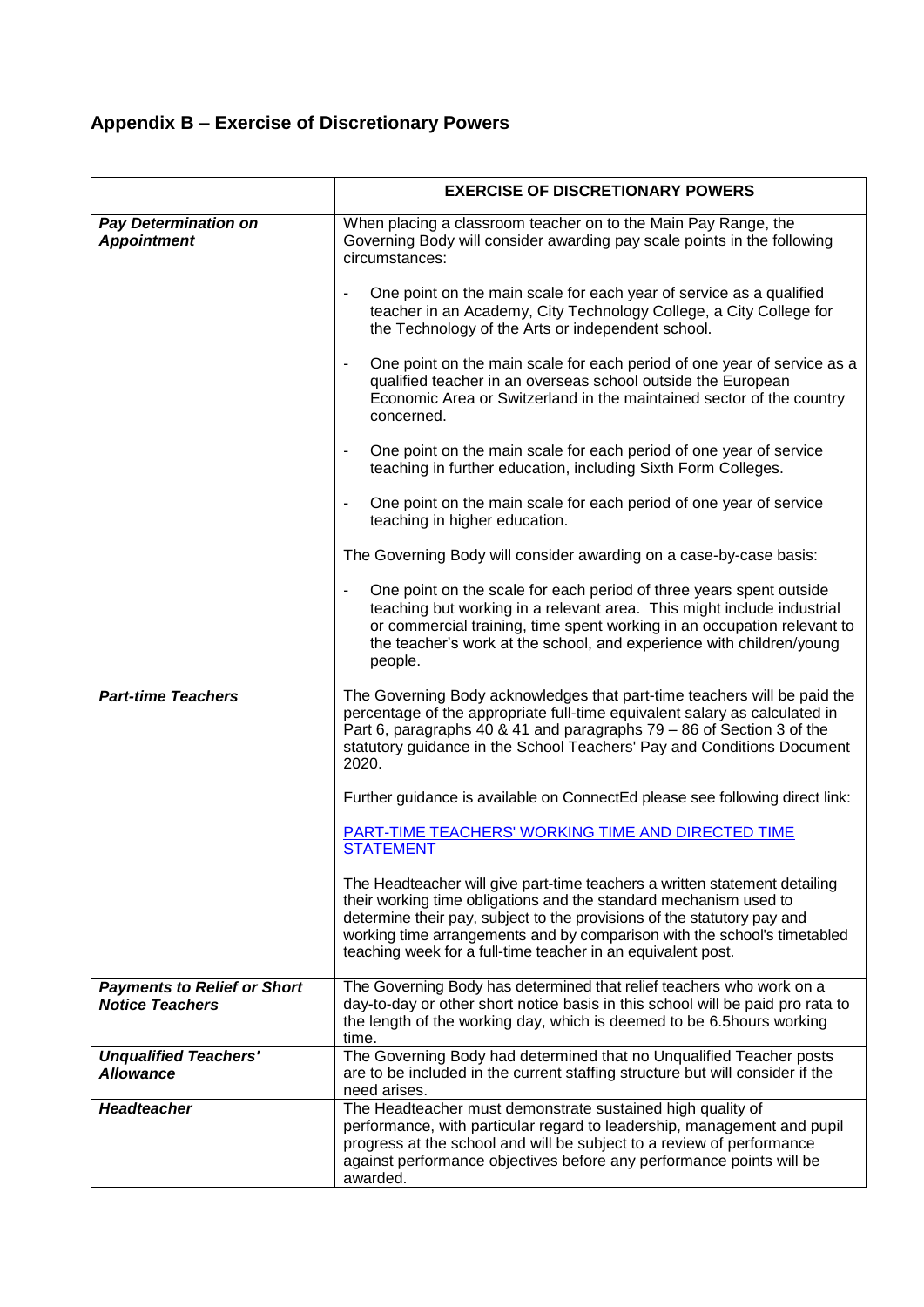|                                                                                  | Annual pay progression within the range for these posts is not automatic.<br>Any progression will normally be by one point, but the Governing Body will<br>consider movement by two points in exceptional circumstances.                                                                                      |
|----------------------------------------------------------------------------------|---------------------------------------------------------------------------------------------------------------------------------------------------------------------------------------------------------------------------------------------------------------------------------------------------------------|
| <b>Deputies and Assistant Heads</b>                                              | Deputies and Assistant Heads must demonstrate sustained high quality of<br>performance in respect of school leadership and management and pupil<br>progress and will be subject to a review of performance against their<br>performance objectives before any performance points will be awarded.             |
|                                                                                  | Annual pay progression within the range for this post is not automatic.<br>Any progression will normally be by one point, but the Governing Body will<br>consider movement by two points in exceptional circumstances.                                                                                        |
| <i><b>*Leading Practitioners</b></i>                                             | The Governing Body has determined that no Leading Practitioner posts<br>are to be included in the school staffing but will consider if the need arises.                                                                                                                                                       |
| <i><b>*Teaching and Learning</b></i><br><b>Responsibility Payments</b><br>(TLRs) | The Governing Body has determined that no TLR posts are to be included<br>in the school staffing but will consider if the need arises.                                                                                                                                                                        |
| <b>*Recruitment and Retention</b><br><b>Incentives and Benefits</b>              | The Governing Body has determined that no Recruitment and Retention<br>incentives and benefits are to be included in the school staffing but will<br>consider if the need arises.                                                                                                                             |
| <i>*Special Educational Needs</i><br><b>Allowance</b>                            | The Governing Body will award a SEN allowance of no less than £2,270<br>and no more than £4,479 to all teachers who meet the criteria outlined in<br>the STP&CD Part 4, paragraphs 21.1 to 21.4.                                                                                                              |
|                                                                                  | Where the SEN allowance is to be paid, the spot value of the allowance<br>will be determined taking fully into account the structure the School's SEN<br>provisions and the factors outlined in the STP&CD Part 4, paragraphs 21.1<br>to 21.4.                                                                |
|                                                                                  | The teacher will be given written notification at the time of the award which<br>will specify the reason for the award.                                                                                                                                                                                       |
| <b>Acting Allowances</b>                                                         | Any teacher who carries out the duties of Head, Deputy Head or Assistant<br>Head for a period of four weeks or more, will be paid no lower than the<br>minimum spine point payable for the post in which the teacher is acting<br>determined in accordance with the Teachers' Pay and Conditions<br>Document. |
|                                                                                  | The acting allowance will be paid from or backdated to the time when the<br>Governing Body decides that the teacher performs tasks that require the full<br>authority of the post to be exercised.                                                                                                            |
|                                                                                  | The following paragraph may also be inserted:                                                                                                                                                                                                                                                                 |
|                                                                                  | The Governing Body will exercise its discretion to remunerate teachers who<br>agree to carry out the duties of Headteacher during the short-term absence<br>of the Headteacher as follows:                                                                                                                    |
|                                                                                  | Minimum spine point of Headteacher's Pay Range less salary paid to<br>teacher divided by 195 multiplied by estimated number of days' cover per<br>annum.                                                                                                                                                      |
|                                                                                  | This will either be paid in arrears or currently as a lump sum or in 12 equal<br>monthly payments.                                                                                                                                                                                                            |
| <b>Pay Progression</b>                                                           | The Governing body will ensure that it makes funds available to support pay<br>decisions, in accordance with this pay policy and the school's spending                                                                                                                                                        |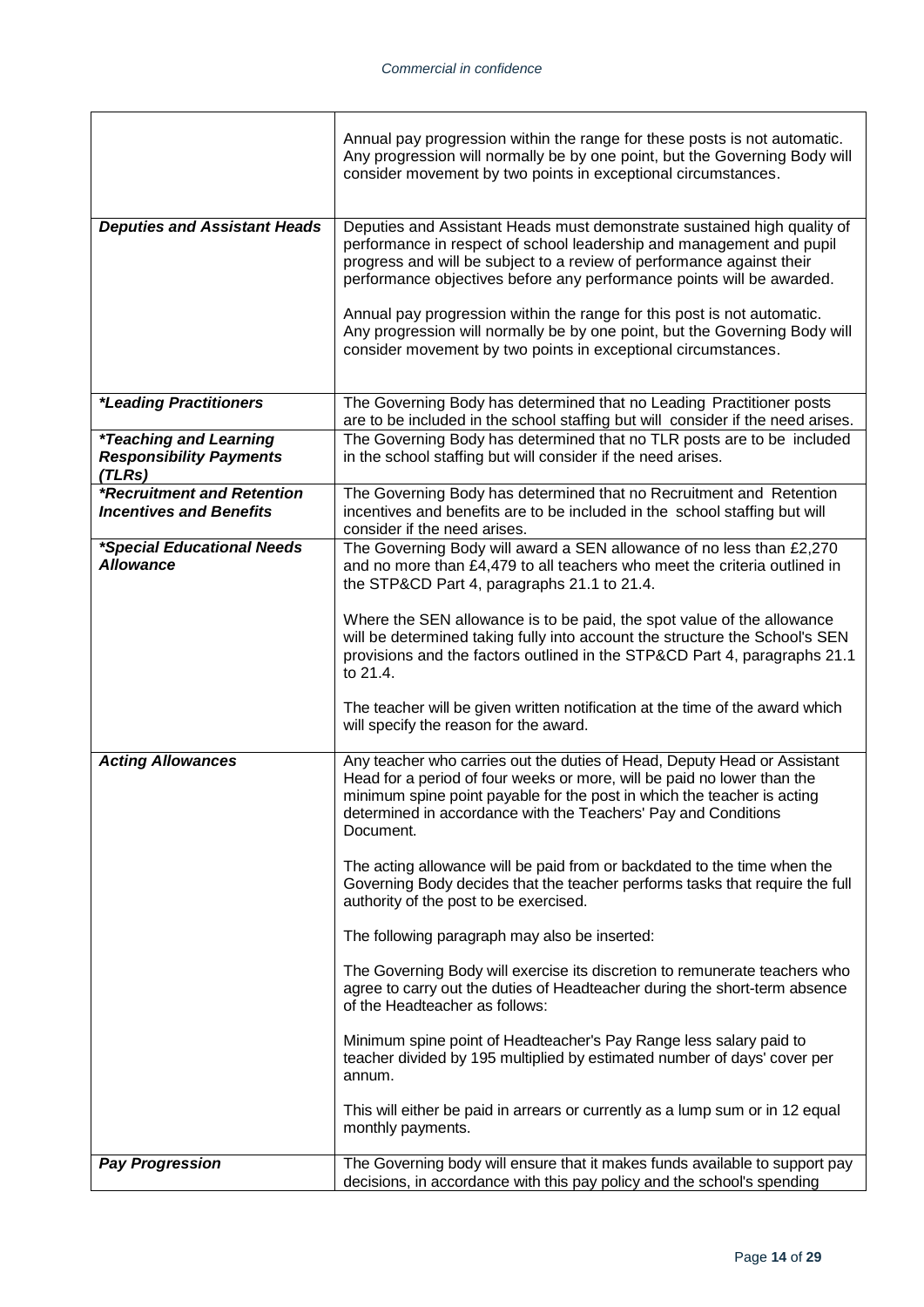|                                                           | plans.                                                                                                                                                                                                                                                                                                                                                                                                                           |
|-----------------------------------------------------------|----------------------------------------------------------------------------------------------------------------------------------------------------------------------------------------------------------------------------------------------------------------------------------------------------------------------------------------------------------------------------------------------------------------------------------|
| *Other Payments                                           | Teachers who volunteer to undertake continuing professional development                                                                                                                                                                                                                                                                                                                                                          |
| (a) Continuing professional                               | outside the school day may be entitled to an additional payment.                                                                                                                                                                                                                                                                                                                                                                 |
| development                                               | The Governing Body will exercise its discretion and make additional<br>payment to teachers (full and part-time) who attend training courses in the<br>evenings or at weekends or during school holidays. See also separate LA<br>guidance on Out of School Hours Learning Provision.                                                                                                                                             |
|                                                           | The payment will be calculated by dividing M6 of the School Teachers' Pay<br>Spine by 195 to determine a daily rate of pay and then divided by 6.5 hours<br>to determine an hourly rate of pay.                                                                                                                                                                                                                                  |
| (b) Initial teacher training<br>activities                | The Governing Body may exercise its discretion to remunerate teachers<br>for responsibilities in the initial training of teachers.                                                                                                                                                                                                                                                                                               |
|                                                           | Areas of work that may attract a payment include: supervising and<br>observing teaching practice; giving feedback to students on their<br>performance and acting as professional mentors; and formally assessing<br>students' competences.                                                                                                                                                                                       |
|                                                           | Activities that may attract payment include: planning an initial teacher<br>training course, preparing course materials; undertaking the marketing,<br>finance and administration of the course; and taking responsibility for the<br>well-being and tuition of initial teacher training students. See also<br>separate LA guidance on Out of School Hours Learning Provision.                                                   |
| (c) Out-of-school learning<br>activities                  | Teachers who volunteer to undertake learning activities outside of the<br>normal working hours and whose salary range does not take account of<br>such activity may be entitled to a payment - see separate LA guidance.                                                                                                                                                                                                         |
|                                                           | Activities that may attract payment include, for example, breakfast clubs,<br>homework clubs, summer schools (study support, literacy and gifted and<br>talented), sporting activities, other outdoor activities and clubs linked to<br>curricular, arts and hobby interest areas.                                                                                                                                               |
|                                                           | The Governing Body has determined that teachers who agree to participate<br>in out-of-school hours learning activity may receive payment for hours<br>worked on the basis of Annual Salary $\div$ 195 $\div$ 6.5. See also separate LA<br>guidance on Out of School Hours Learning Provision.                                                                                                                                    |
| <b>Provision of Services by the</b><br><b>Headteacher</b> | The Governing Body has discretion to make payments to Headteachers<br>who provide an external service to one or more additional schools and<br>also to any of the school's teachers whose post acquires additional<br>responsibility as a result of the Head's activities. Payments are not<br>automatic. (Such as a School Improvement Partner, Consultant Leader or<br>National Leader of Education - see statutory guidance.) |
|                                                           | The pay policy should set out the criteria by which the relevant body<br>determines the nature and level of such payments and the value of any<br>discretionary payments attached to posts in the staffing structure.                                                                                                                                                                                                            |
|                                                           | Areas of work that will attract a payment of (insert amount here) include<br>(insert items here).                                                                                                                                                                                                                                                                                                                                |
| <b>Temporary additional payment</b><br>to the Headteacher | The Governing Body has discretion to make an additional payment to the<br>Headteachers for clearly temporary responsibilities or duties that are in<br>addition to the post for which their salary has been determined. In each<br>case the relevant body must not have previously taken such reason or<br>circumstance into account when determining the Headteacher's pay<br>range.                                            |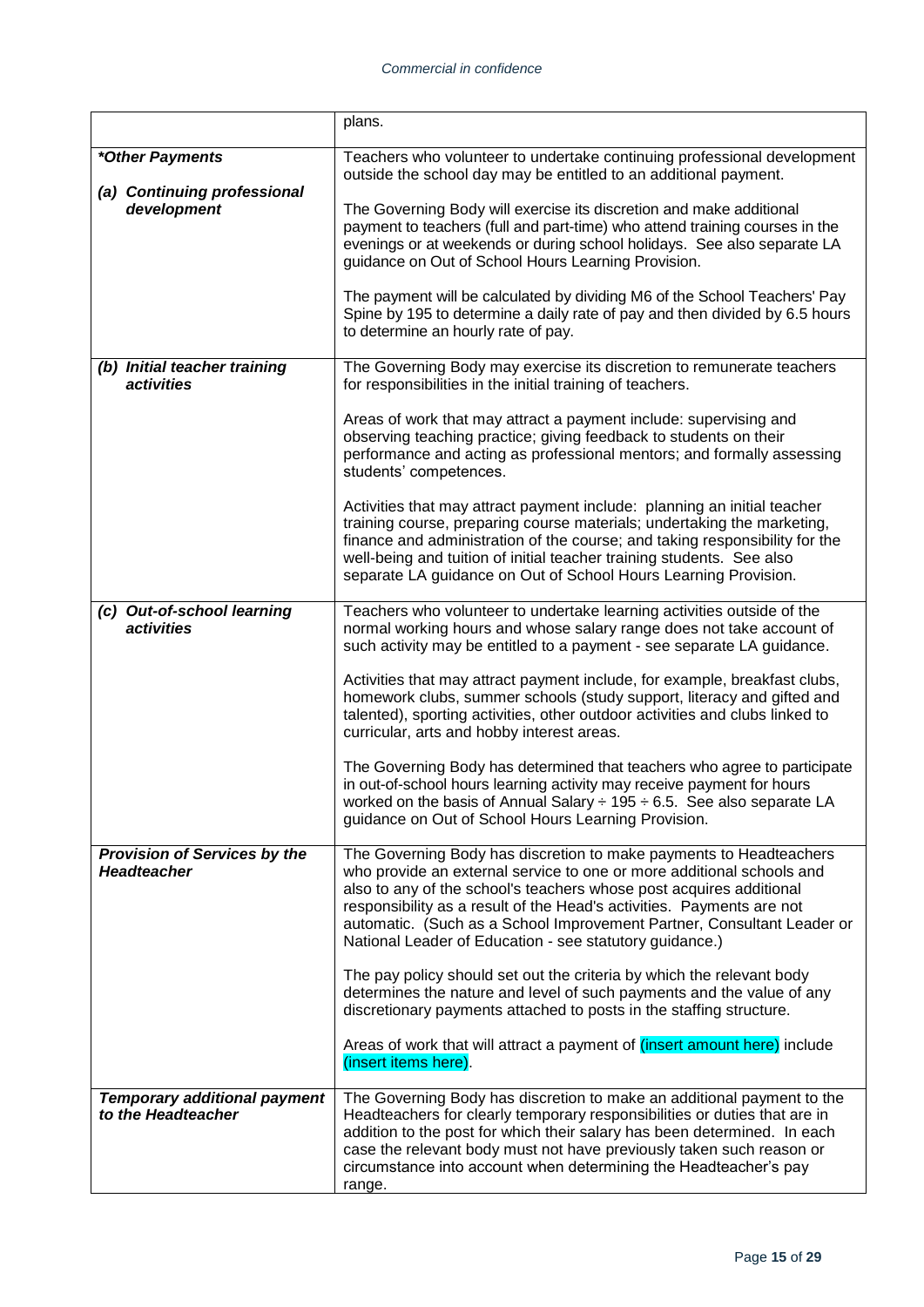| The pay policy should set out the criteria by which the relevant body<br>determines the nature and level of such payments |  |
|---------------------------------------------------------------------------------------------------------------------------|--|
|---------------------------------------------------------------------------------------------------------------------------|--|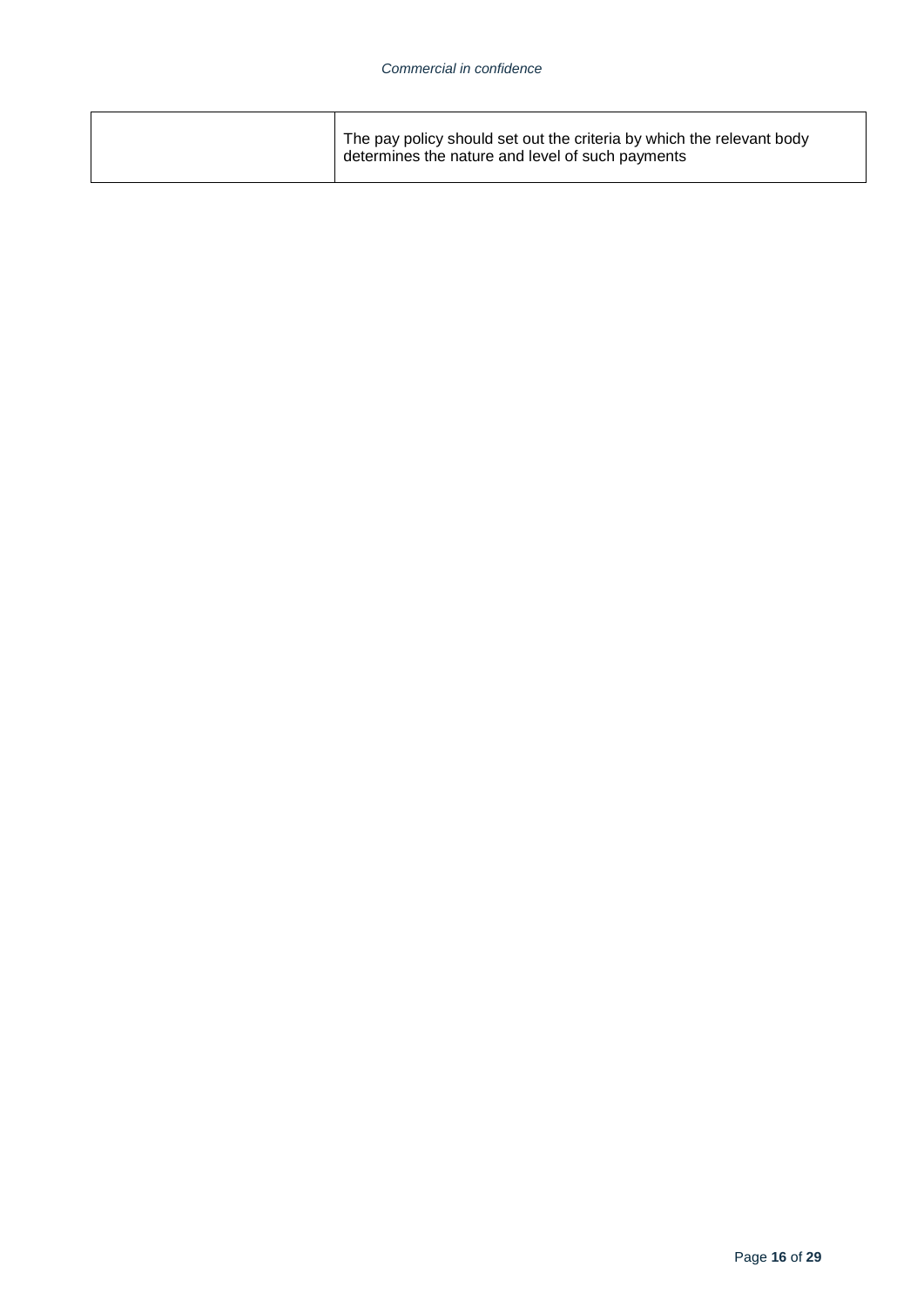# **Appendix C – School Staffing Structure**

| <b>ROLE</b>                              |  |  |
|------------------------------------------|--|--|
| <b>Head Teacher</b>                      |  |  |
| <b>ROLE</b>                              |  |  |
| 1.1 SENCO                                |  |  |
| 1.2 SENCO                                |  |  |
| <b>ROLE</b>                              |  |  |
| <b>Oak Class Teacher</b>                 |  |  |
| <b>Ash Class Teacher</b>                 |  |  |
| <b>Ash Class Teacher</b>                 |  |  |
| <b>Elm Class Teacher</b>                 |  |  |
| <b>PPA NQT Teacher</b>                   |  |  |
| <b>ROLE</b>                              |  |  |
| <b>Pre School Manager</b>                |  |  |
| <b>Pre School Supervisor</b>             |  |  |
| <b>Pre School Assistant</b>              |  |  |
| <b>Support Assistant for named child</b> |  |  |
| <b>Support Assistant for named child</b> |  |  |
| <b>TA</b>                                |  |  |
| <b>TA</b>                                |  |  |
| <b>TA</b>                                |  |  |
| <b>TA</b>                                |  |  |
| <b>Wraparound Manager</b>                |  |  |
| <b>Wraparound Assistant</b>              |  |  |
| <b>ROLE</b>                              |  |  |
| <b>Lunchtime Supervisor</b>              |  |  |
| <b>Lunchtime Supervisor</b>              |  |  |
| <b>Lunchtime Supervisor</b>              |  |  |
| <b>Lunchtime Supervisor</b>              |  |  |
| <b>ROLE</b>                              |  |  |
| <b>Office Manager</b>                    |  |  |
| <b>Finance Officer</b>                   |  |  |
| <b>ROLE</b>                              |  |  |
|                                          |  |  |
| <b>ROLE</b>                              |  |  |
| <b>PE</b>                                |  |  |
|                                          |  |  |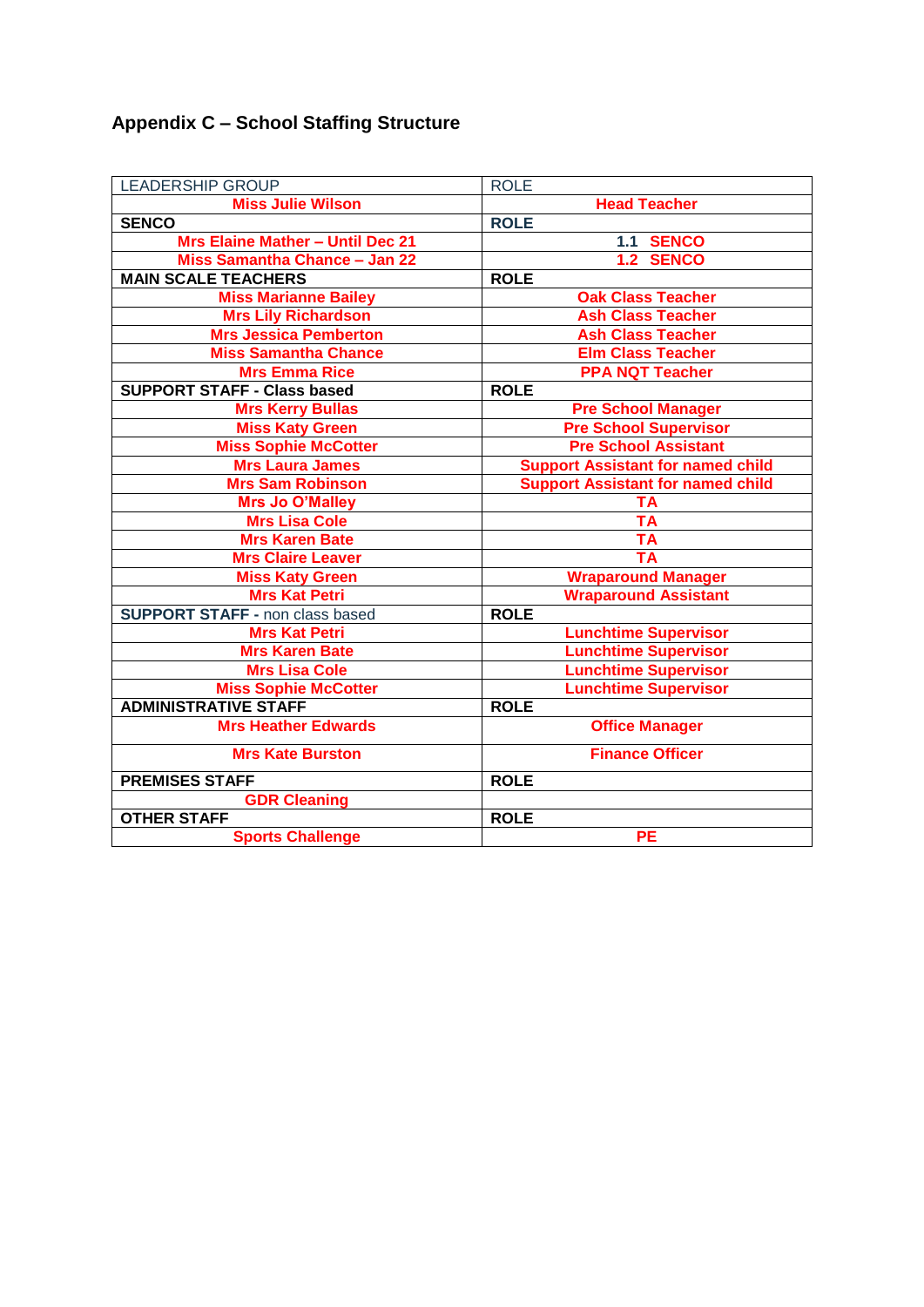# **Appendix D - Pay award 2021**

# **September 2021 pay award**

The Governing Body will adopt the STP&CD Advisory pay points for the Main Pay Range and Upper Pay Range – see below.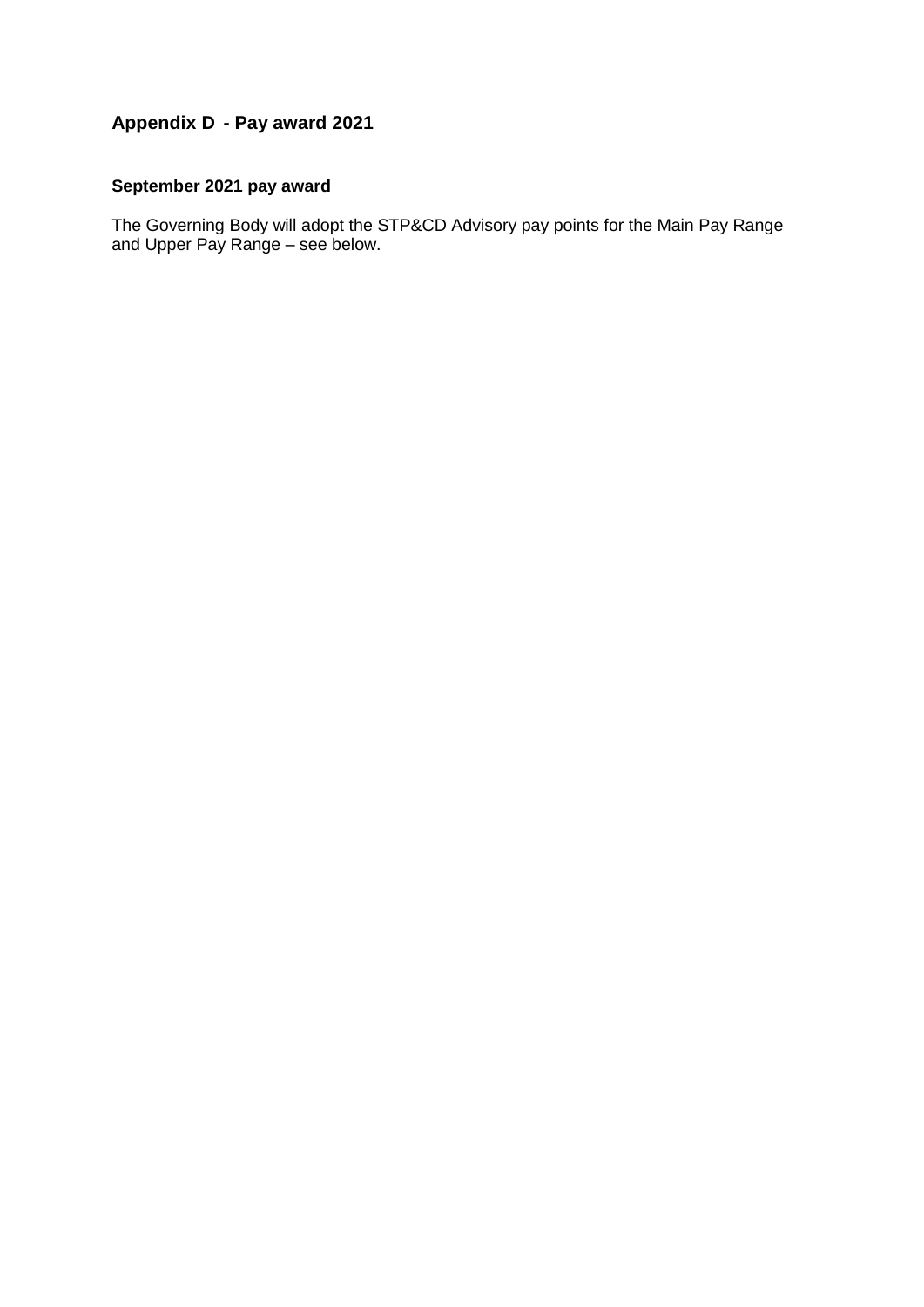# **Appendix E - Leadership Pay Range**

A per cent increase will be applied to all reference points on the Leadership Pay Range.

#### **Headteacher's Pay**

The Headteacher's Pay Range in this school is: Leadership 8-14

| Reference point 1<br>£50,151 |         |
|------------------------------|---------|
| Reference point 2            | £51,402 |
| Reference point 3            | £52,723 |
| Reference point 4            | £54,091 |
| Reference point 5            | £55,338 |
| Reference point 6            | £56,751 |
| Reference point 7            | £58,138 |

#### **On appointment**

Should a vacancy for the post of Headteacher arise the Governing Body will review the pay range to be advertised and agree pay on appointment as follows:

- the personnel committee will review the school's Headteacher group and the Headteacher's Pay Range taking account of the full role of the Headteacher and
	- *in accordance with the mandatory and discretionary provisions of the School Teachers' Pay and Conditions Document*
	- *Departmental advice for maintained schools and local authorities - "Implementing your school's approach to pay" (see extract outlined in Appendix VIII) and*
	- *advice given by the Local Authority;*
- the personnel committee will exercise its discretion under the School Teachers' Pay and Conditions Document in determining the Headteacher's Pay Range, in order to secure the appointment of its preferred candidate;
- the personnel committee will consider exercising its discretion to award a discretionary payment under the School Teachers' Pay and Conditions Document where the Governing Body consider the school would have difficulty recruiting to the vacant Headteacher post;
- the personnel committee will consider the need to award any further discretionary payments to a Headteacher in line with the School Teachers' Pay and Conditions Document;
- the personnel committee will consider using its discretion, in wholly exceptional circumstances, to exceed the 25% limit on discretionary payments, as set out in the School Teachers' Pay and Conditions Document. However, before agreeing to do so, it will seek the agreement of the Governing Body which in turn will seek advice from the Local Authority and external independent advice before providing such agreement.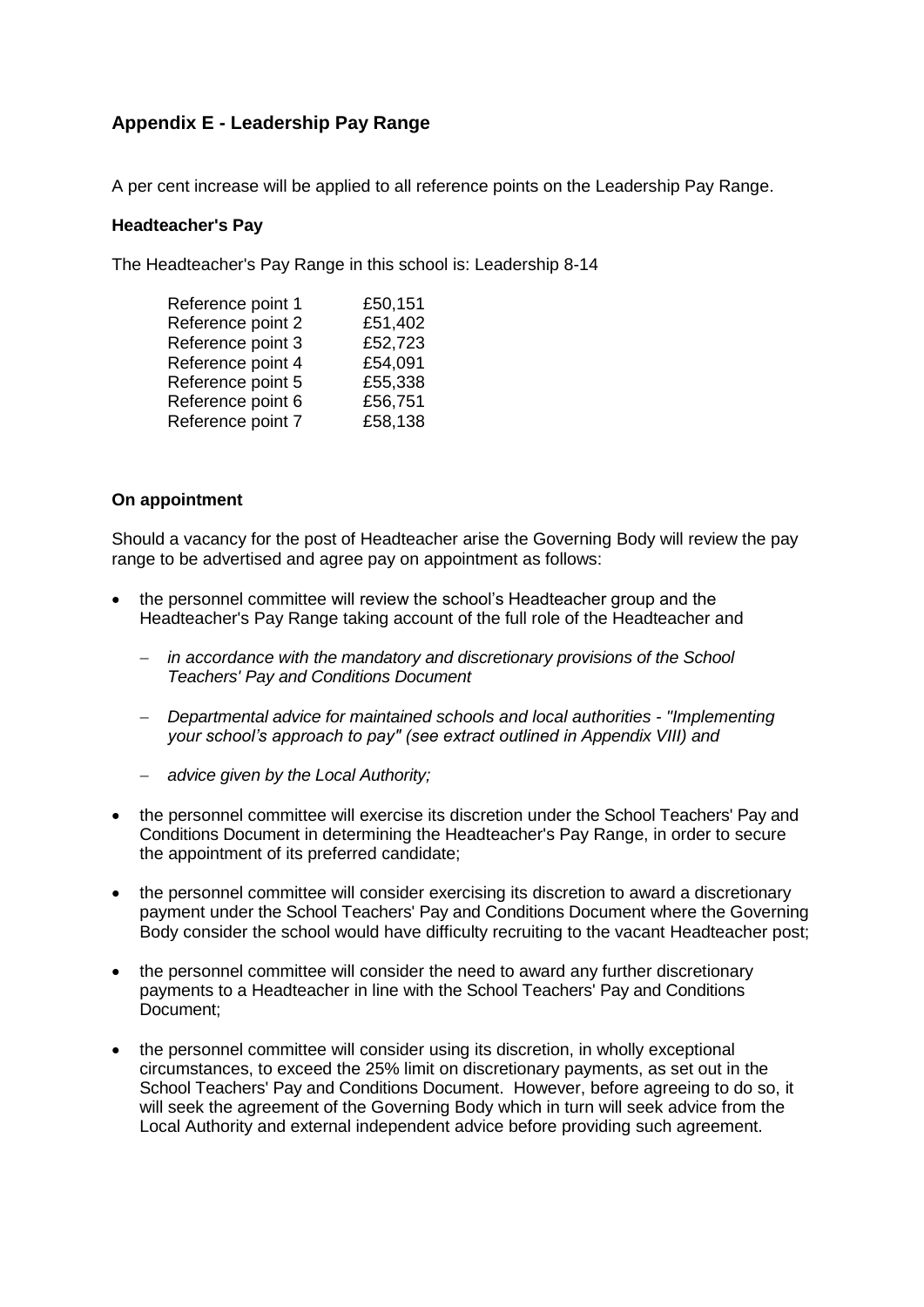#### **Existing Headteachers**

The Governing Body will determine the salary of a serving Headteacher in accordance with the STP&CD.

The personnel committee may determine the Headteacher's Pay Range, within the group range for the school, as at 1st September or at any time if they consider it is necessary.

If the personnel committee makes a determination to change the Headteacher's Pay Range, it will determine the Headteacher's Pay Range within the group range for the school, in accordance with the School Teachers' Pay and Conditions Document.

The personnel committee will consider the use of discretionary payments, as per the provisions of the School Teachers' Pay and Conditions Document.

The personnel committee will consider using its discretion, in wholly exceptional circumstances, to exceed the 25% limit on discretionary payments, as set out in the School Teachers' Pay and Conditions Document. However, before agreeing to do so, it will seek the agreement of the Governing Body which in turn will seek advice from the Local Authority and external independent advice before providing such agreement.

#### **Assistant Headteacher's Pay**

The Assistant Headteacher's Pay Range in this school is: Leadership 1-5

| £42,195 |
|---------|
| £43,251 |
| £44,331 |
| £45,434 |
| £46,566 |
|         |

#### **On appointment**

Should a vacancy for the post of Deputy**/**Assistant Headteacher arise the Governing Body will review the pay range to be advertised and agree pay on appointment as follows:

- the personnel committee will determine a pay range in accordance with the STP&CD taking account of the role of the Deputy/Assistant Headteacher set out in the STP&CD;
- the personnel committee will record its reasons for the determination of the Deputy/Assistant Headteacher pay range, in accordance with the STP&CD
- in order to secure the appointment of its preferred candidate the personnel committee will exercise its discretion under the STP&CD and place the preferred candidate on a point within the Deputy/Assistant Headteacher pay range, allowing appropriate scope for performance-related pay progression over time;
- the personnel committee will exercise its discretion under the STP&CD where there are recruitment issues.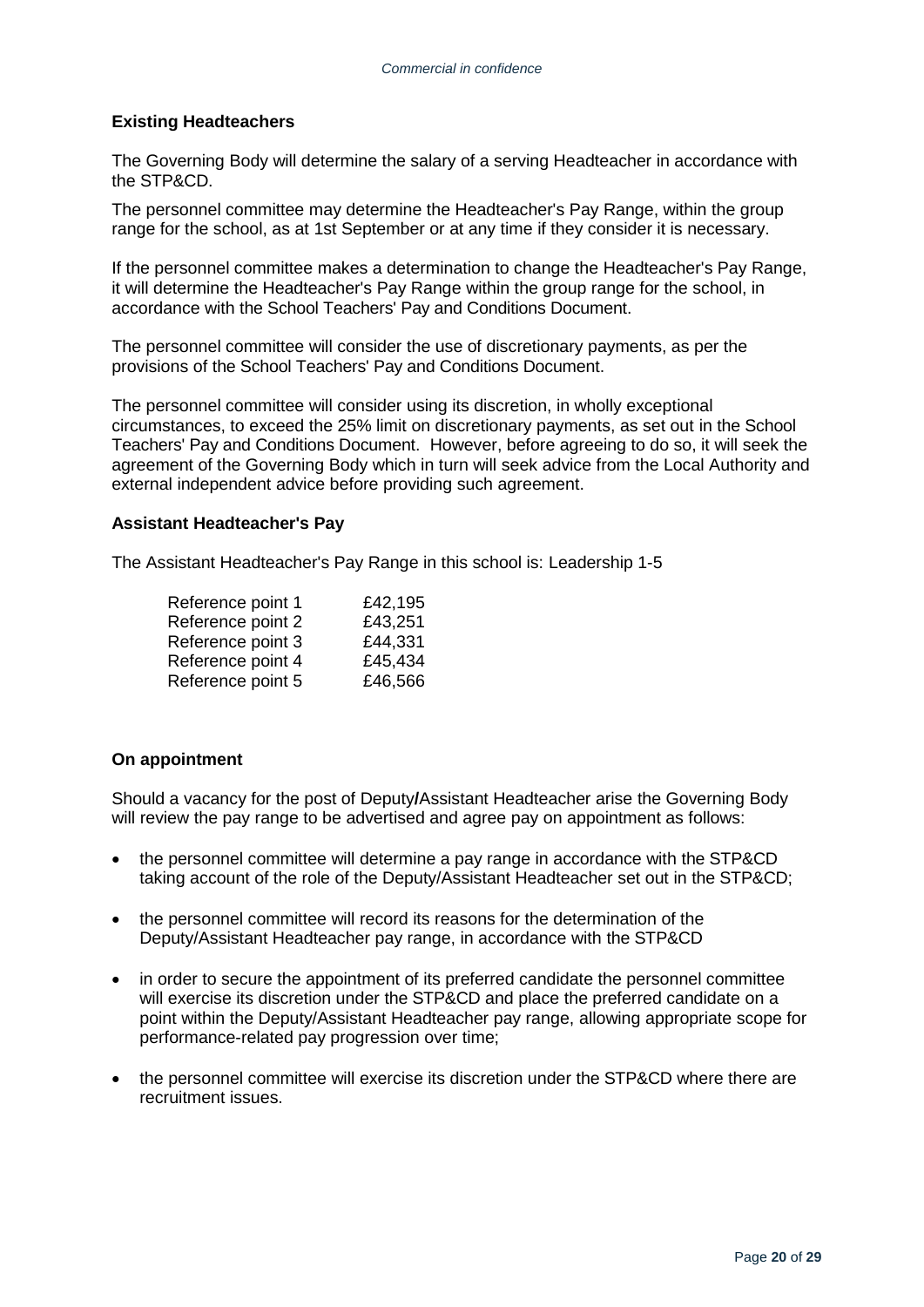#### **Existing Deputy/Assistant Headteachers**

The personnel committee will review pay in accordance with the STP&CD and award up to two points where there has been sustained high quality of performance having regard to the results of the recent appraisal, and to any recommendation on pay progression recorded in the Deputy/Assistant Headteacher's most recent appraisal report.

The personnel committee will review and, if necessary, re-determine the Deputy/Assistant Headteacher pay range where there has been a significant change in the responsibilities of the serving Deputy/Assistant Headteacher.

The personnel committee may determine the Deputy Head pay range at any time in accordance with the STP&CD pursuant with the discretionary provisions of the document and to maintain differentials.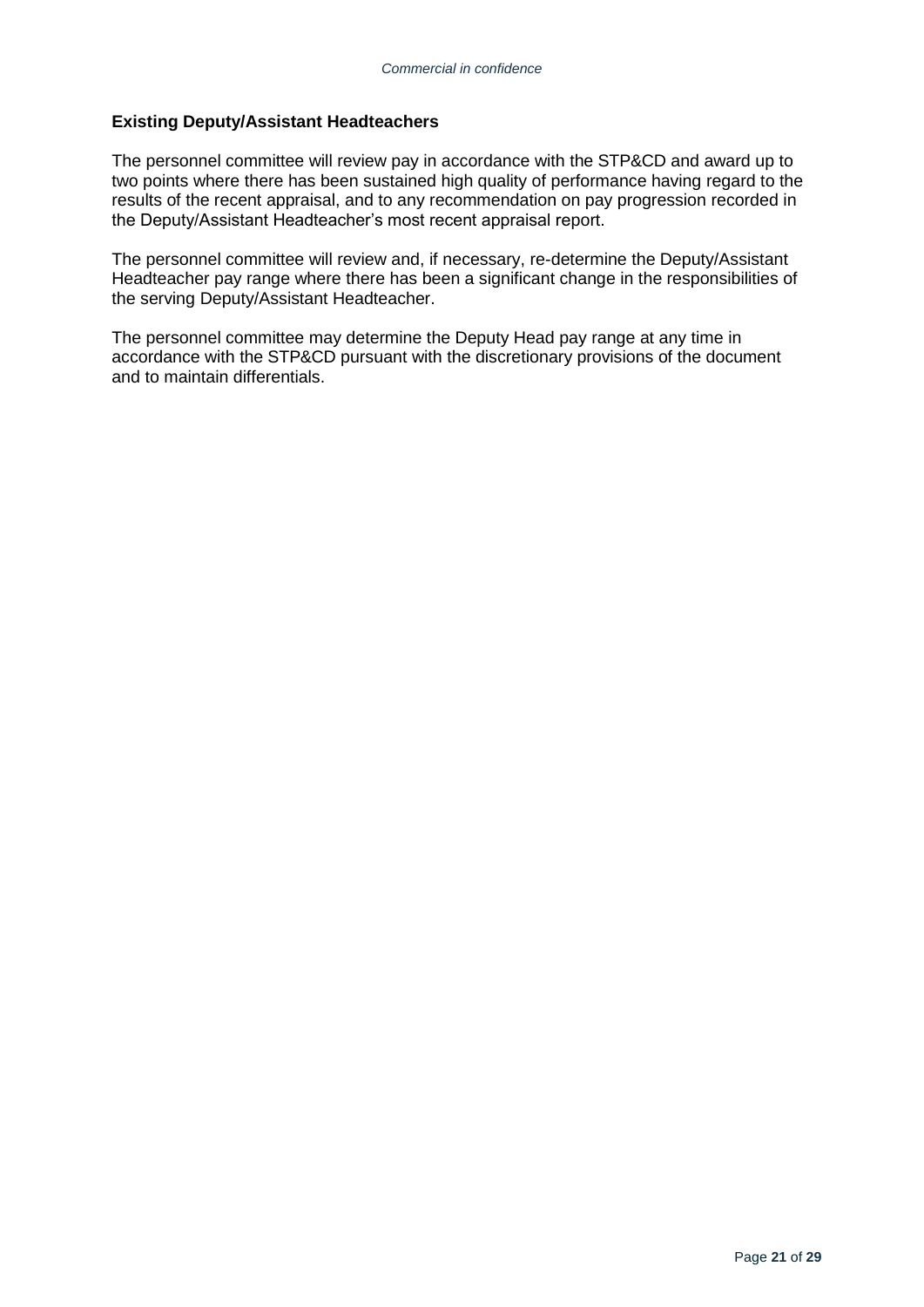## **Appendix F - Main Pay Range**

#### **Main Pay Range effective from 1st September 2021**

The personnel committee will use reference points. Therefore, the pay scale for teachers on the Main Pay Range in this school is:

| Minimum point   | 1. | £25,714 |
|-----------------|----|---------|
| Reference point | 2  | £27,600 |
| Reference point | З  | £29,664 |
| Reference point | 4  | £31,778 |
| Reference point | 5  | £34,100 |
| Maximum point   | 6  | £36,961 |

Please note the Advisory Pay points incorporates the **statutory** increase of % on MPR1 and % on the minima and maxima of all other pay and allowance ranges

**The pro forma provided in the Guidance document – Template 1 will be used for recommending pay progression on the Main Pay Range to the Personnel committee.**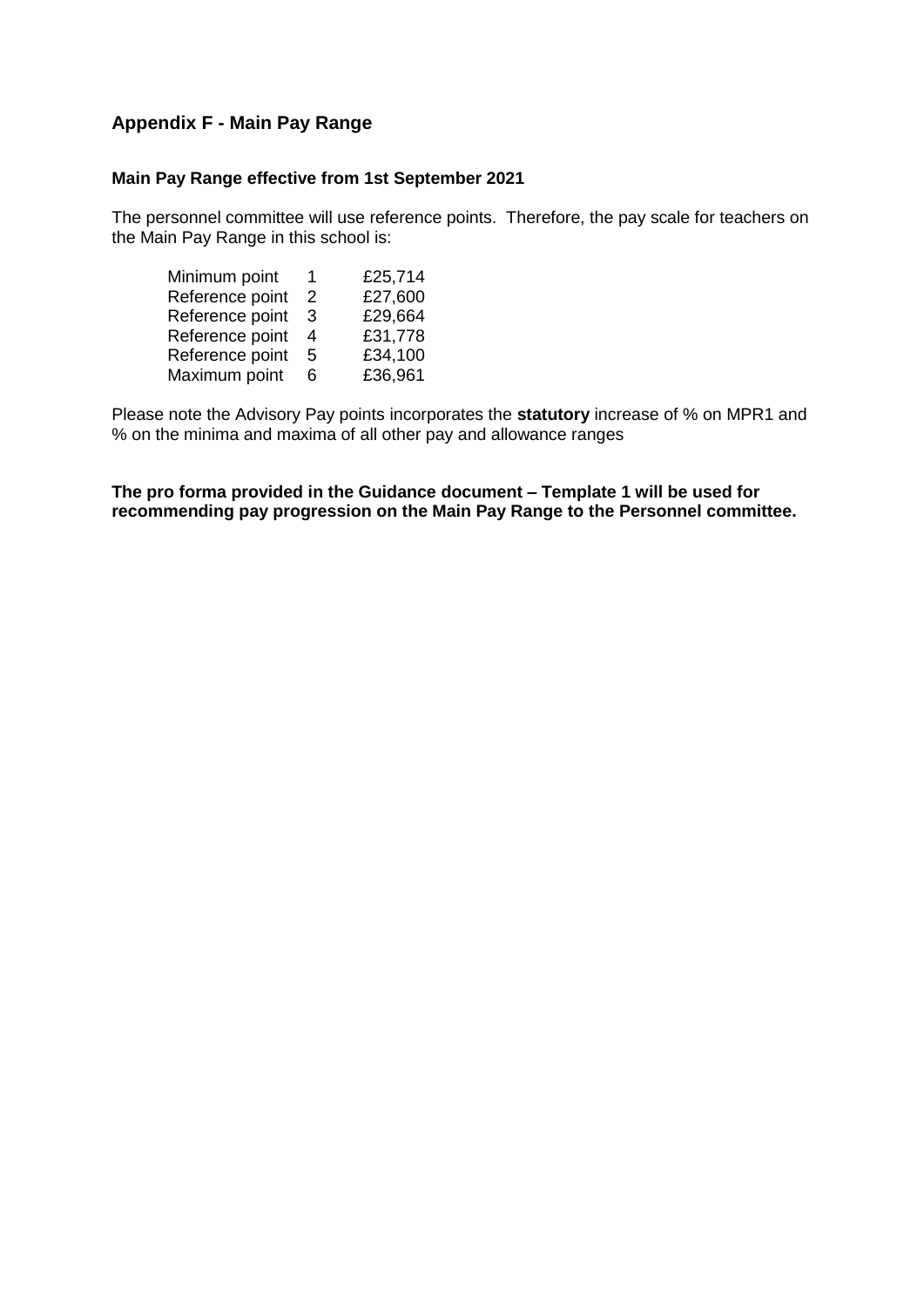# **Appendix G** - **Upper Pay Range**

#### **Upper Pay Range effective from 1st September 2021**

The personnel committee will use the STP&CD 2021 Advisory pay points as reference points. Therefore, the pay scale for Upper Pay Range in this school is:

| Minimum point | £38,690 |
|---------------|---------|
| Mid-point     | £40,124 |
| Maximum point | £41,604 |

**The pro forma provided in the Guidance document – Template 2 will be used for movement onto the Upper Pay Range and Template 3 for recommending pay progression on the Upper Pay Range to the Personnel committee**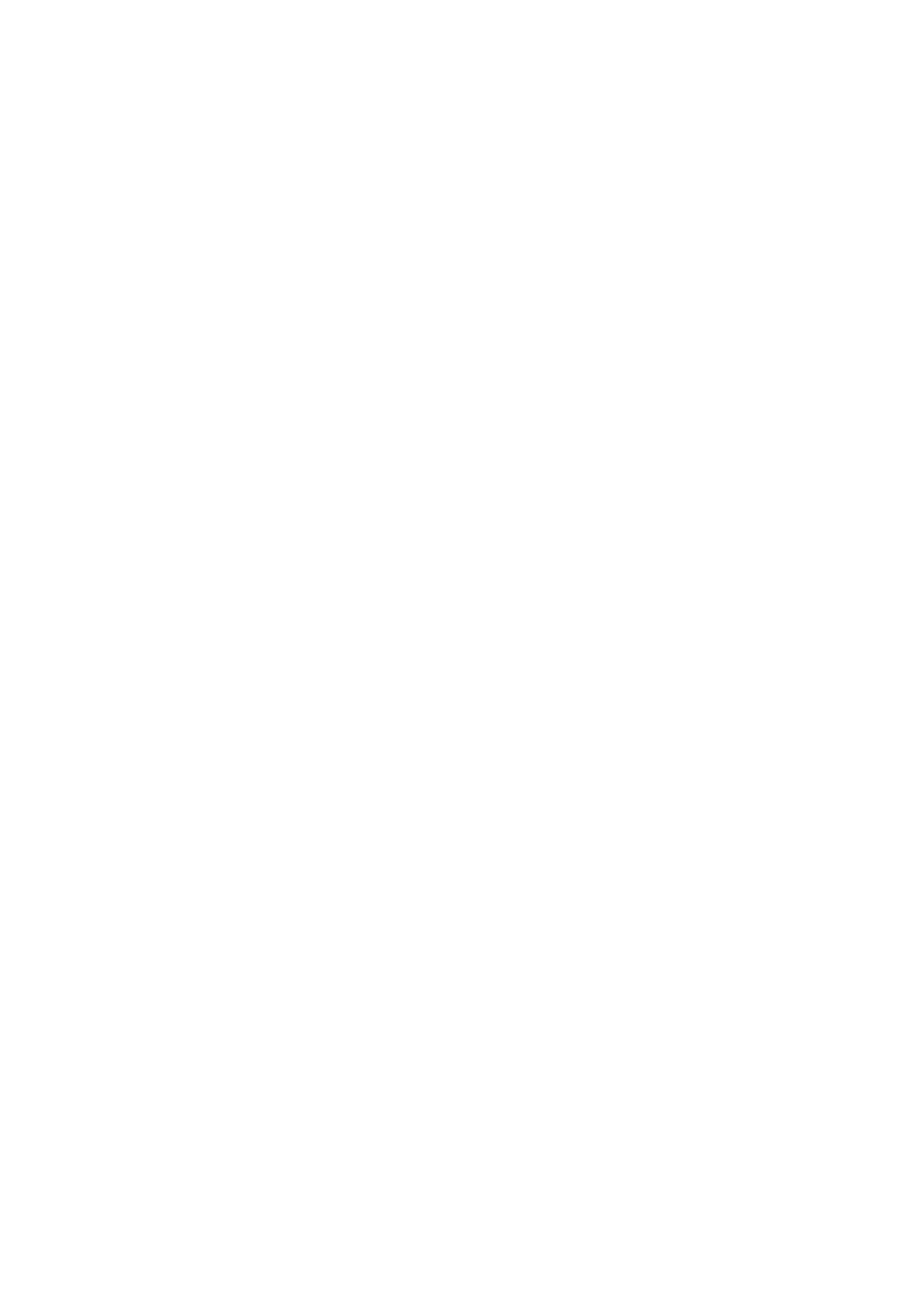# **Appendix I - Procedure for Appeals against Salary Determinations**

The arrangements for considering appeals are as follows:

A teacher or member of the support staff may seek a review of any determination in relation to his pay or any other decision taken by the Governing Body (or a committee or individual acting with delegated authority) that affects his/her pay.

In relation to a determination regarding the Headteacher's pay, the Headteacher may seek to resolve it informally with the Chair of the Headteacher's appraisal committee. Thereafter, he/she may follow the appeal process outlined in 20.3 iv) onwards; in which case references to the Headteacher shall mean the Chair of the appraisal committee.

The following list, which is not exhaustive, includes the usual reasons for seeking a review of a pay determination.

That the person or committee by whom the decision was made:

- (a) incorrectly applied the school's pay policy
- (b) incorrectly applied any provision of the School Teachers' Pay and Conditions Document
- (c) failed to have proper regard for statutory guidance
- (d) failed to take proper account of relevant evidence
- (e) took account of irrelevant or inaccurate evidence
- (f) was biased or
- (g) otherwise unlawfully discriminated against the teacher.

#### **Appeal Process**:

- 1. The employee receives written confirmation of the pay determination and where applicable the basis on which the decision was made – See Model Letter 1 in Guidance.
- 2. If the employee is not satisfied, he/she should seek to resolve this by discussing the matter informally with the Headteacher, requesting reconsideration within ten working days of the decision. Where this is not possible, or where the employee continues to be dissatisfied, he/she may follow a formal appeal process.
- 3. **Appeal** The employee has a right of appeal to a panel of three Governors who were not involved in the original determination or representations. The appeal must be lodged in writing, showing the grounds for appeal, within 10 working days of the decision from the Headteacher at point 2) or original notification if no discussion at point 2)

Any appeal should be heard normally within 20 working days of the receipt of the written appeal notification – see Model letter 2 in Guidance. The employee will be given the opportunity to make representations in person. For any formal hearing or appeal the employee is entitled to be accompanied by a colleague or union representative. Any supporting documentation provided by either the employee or the Chair of the Personnel committee/ Headteacher to be considered at the hearing, should be available to the Appeal Panel at least 5 working days prior to the hearing date. The decision of the appeal panel will be given in writing, and where the appeal is rejected will include a note of the evidence considered and the reasons for the decision – see Model letter 3 in Guidance.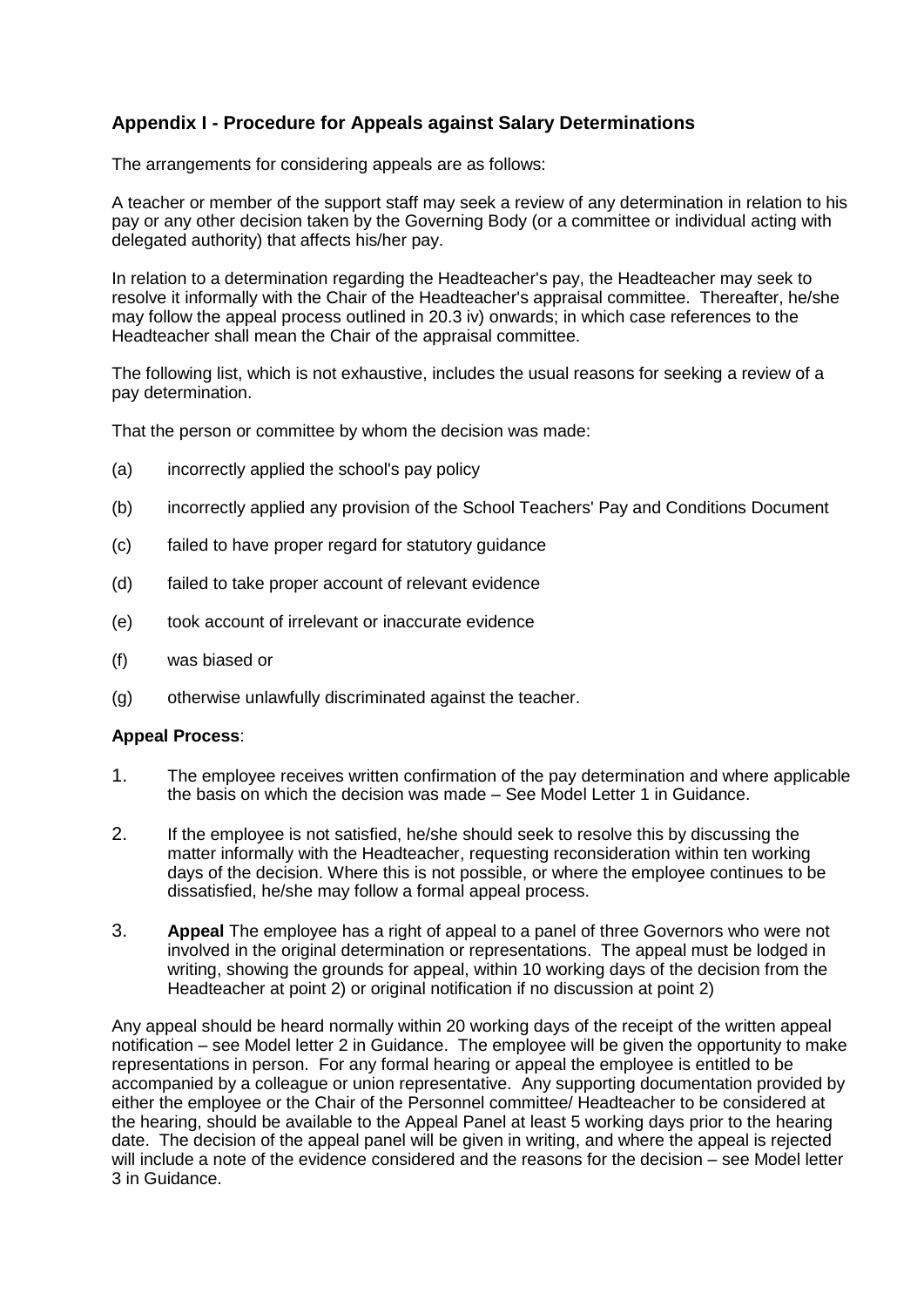#### **Model Agenda for Pay Appeals Committee Hearing**

Present: Members of Appeal Panel\* HR Consultant to Appeal Panel (if appropriate)\*\* Employee and representative Headteacher and Chair of Personnel committee\*\*\* Clerk to Governors

> (Any witnesses will be called as required and will be present only during the time in which they give their evidence and answer questions.)

- 1. Introduction of the Pay Appeals Committee members and others present by the Chair and explanation of the purpose of the meeting.
- 2. Statement of Appeal by the employee and/or representative *(work colleague or trade union representative)* including witnesses.
- 3. Questions by the Chair of Personnel committee/Headteacher and members of the Pay Appeals Committee.
- 4. Statement by respondent Chair of Personnel committee including Headteacher/witnesses.
- 5. Questions by employee/representative and members of the Pay Appeals Committee.
- 6. Concluding statement by employee or representative (introducing no new factors).
- 7. Concluding statement by the Chair of the Personnel committee / Headteacher (introducing no new factors).
- 8. Consideration of Appeal by the Pay Appeals Committee with assistance from HR Adviser, as appropriate. All others withdraw.
- 9. The employee, representative and Headteacher will be recalled and informed of the decision of the Personnel committee. This will be confirmed in writing within 5 working days.

\*The Pay Appeals Panel will hear appeals against determinations made by the Personnel committee and must not have been involved in the original determination or representations hearing.

\*\*Where an HR Consultant is in attendance to support the Panel, he/she may ask questions at any point and advise the Committee as appropriate, including during considerations.

\*\*\*The Chair of the Personnel committee may nominate another governor from the committee which heard the representations to attend in his/her place.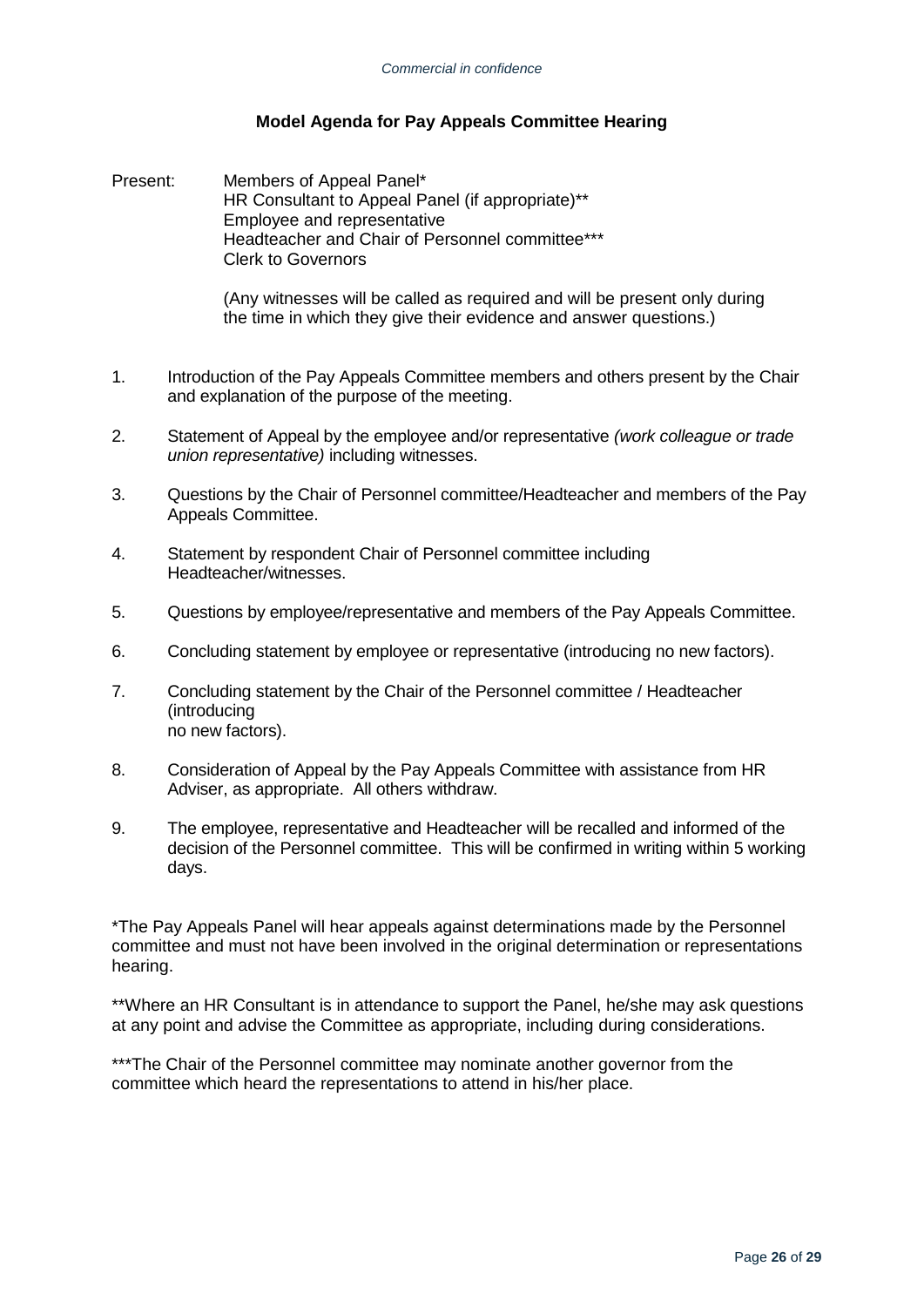### **Appendix J - Procedure for applications to UPR**

One application may be submitted annually. The closing date for applications is normally 31 October each year; however, exceptions will be made in particular circumstances, e.g. those teachers who are on maternity leave or who are currently on sick leave. The process for applications is:

- Complete the school's application form (which can be located from the Head Teacher) **Application to be paid on the Upper Pay Range**
- Submit the application form and supporting evidence to the Headteacher by the cut-off date of 31 October
- If the assessor is not the Headteacher you will receive notification of the name of the assessor of your application within 5 working days.
- The assessor will assess the application, which will include a recommendation to the personnel committee of the relevant body.
- The application, evidence and recommendation will be passed to the Headteacher for moderation purposes, if the Headteacher is not the assessor.
- The personnel committee will make the final decision, advised by the Headteacher.
- Teachers will receive written notification of the outcome of their application by  $(1<sup>st</sup>)$ December). Where the application is unsuccessful, the written notification will include the areas where it was felt that the teacher's performance did not satisfy the relevant criteria set out in this policy (see 'The Assessment' below).
- If requested, oral feedback which will be provided by the assessor. Oral feedback will be given within 10 school working days of the date of notification of the outcome of the application. Feedback will be given in a positive and encouraging environment and will include advice and support on areas for improvement in order to meet the relevant criteria.
- Successful applicants will move to the minimum of the UPR on 1st September of that year.
- Unsuccessful applicants can appeal the decision. The appeals process is set out in Appendix I of this pay policy.

#### The Assessment

The teacher will be required to meet the criteria set out in the School Teachers' Pay and Conditions Document, namely that:

- the teacher is highly competent in all elements of the relevant standards *(see Guidance document – Template 4 Assessment Form – Teachers' Standards)*; and
- the teacher's achievements and contribution to the school are substantial and sustained.